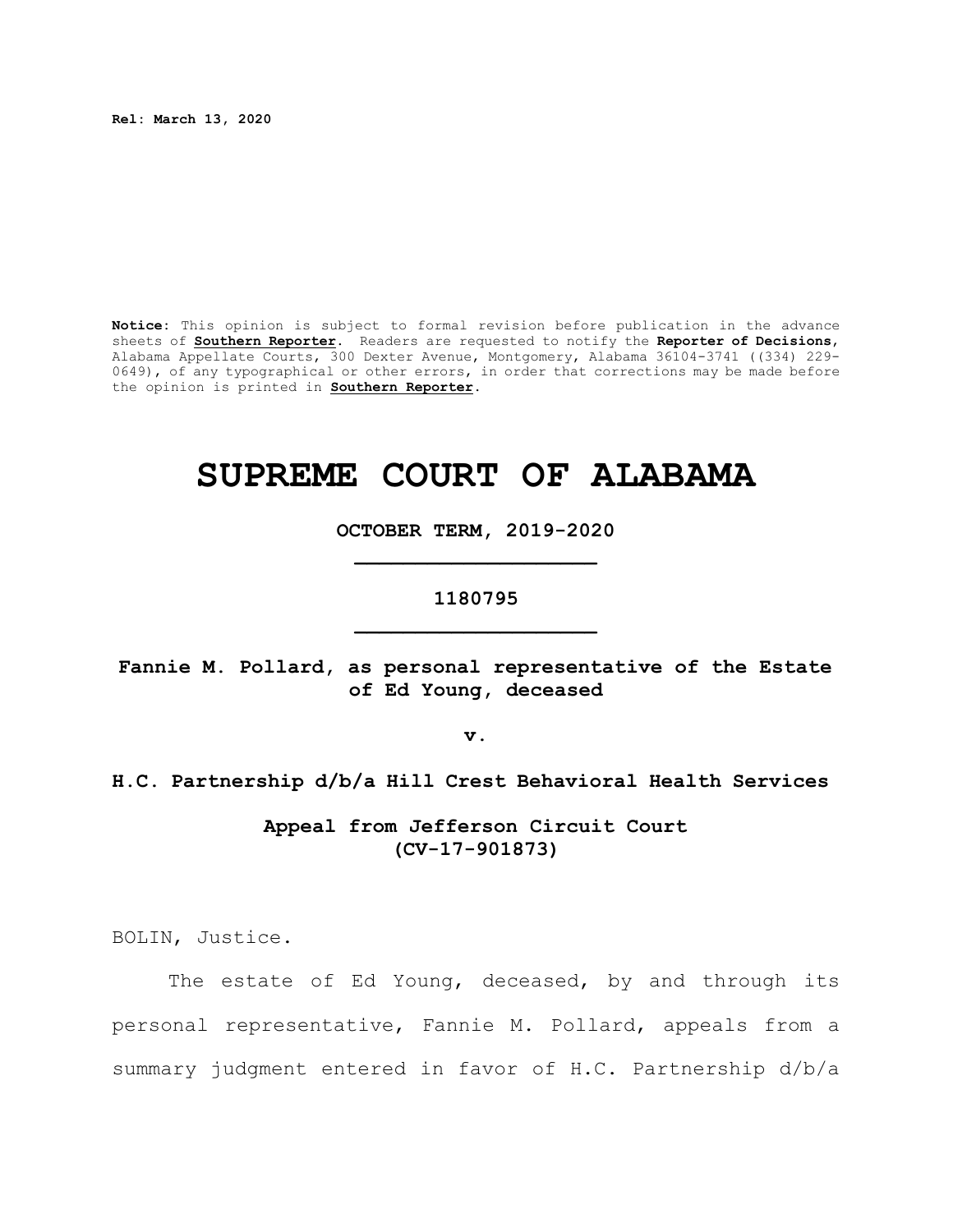Hill Crest Behavioral Health Services ("Hill Crest") in a wrongful-death action alleging medical malpractice. We reverse the judgment of the trial court and remand the case.

# Facts and Procedural History

On May 7, 2017, the estate of Ed Young sued Hill Crest alleging that Hill Crest caused Young's death on May 9, 2015, by improperly administering the antipsychotic drugs Haldol and Thorazine to Young as a chemical restraint without taking a proper medical history and evaluating him. The style of the complaint indicated that it was filed by the "Estate of Ed Young and Fannie M. Pollard as personal representative of the Estate of Ed Young." On May 8, 2017, the probate court appointed Fannie M. Pollard as administrator of Young's estate. On May 9, 2017, the two-year limitations period under Alabama's wrongful-death act expired. See § 6-5-410(d), Ala. Code 1975.

On June 15, 2017, the estate filed an amended complaint, adding additional claims against Hill Crest. The amended complaint listed as plaintiffs the estate and Pollard as the personal representative of the estate. The parties then engaged in discovery.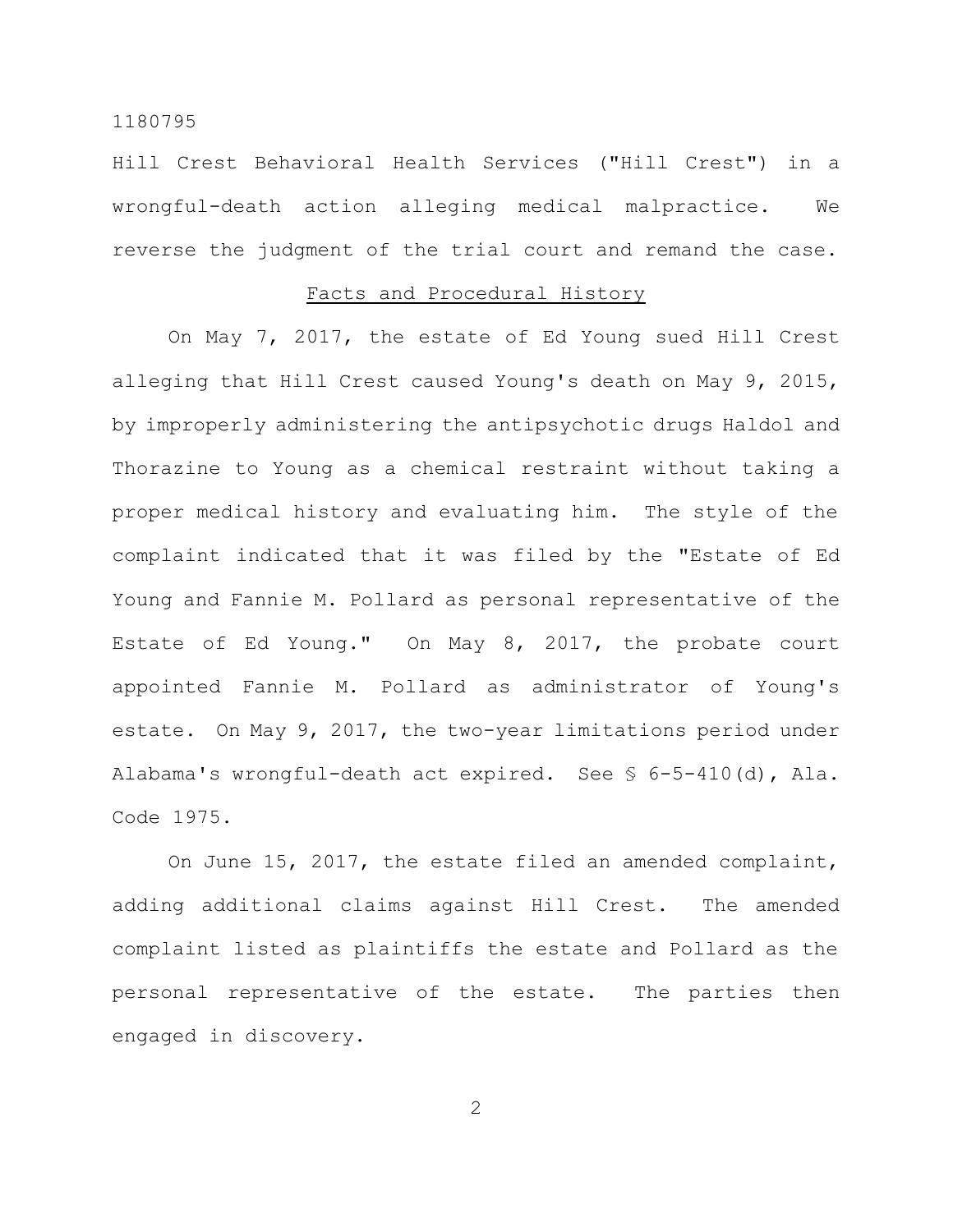On January 3, 2019, Hill Crest filed a summary-judgment motion arguing that Pollard was not the personal representative of Young's estate when the complaint was filed on May 7, 2017, and that, therefore, she lacked the capacity to bring suit. It further argued that the relation-back doctrine did not apply because the May 7, 2017, complaint was a nullity and there was no properly filed underlying action to which Pollard's subsequent appointment as personal representative could relate.

Pollard responded that she had been properly appointed before the limitations period expired. She argued that Hill Crest's argument was based solely on "relation back" under Rule 15(c), Ala. R. Civ. P., when, instead, Rule 17(a), Ala. R. Civ. P., regarding the "real party in interest," applied.

On March 14, 2019, the trial court held a hearing on the motion. On May 31, 2019, the trial court entered a summary judgment in favor of Hill Crest. The trial court's order provided, in part:

"On May 7, 2015, Ed Young was transported from the VA Hospital to Hill Crest Hospital, being admitted into the Adult Unit. Later, he was transferred to the Psychiatric Intensive Care Unit. On May 8, 2015, it was noted that the patient was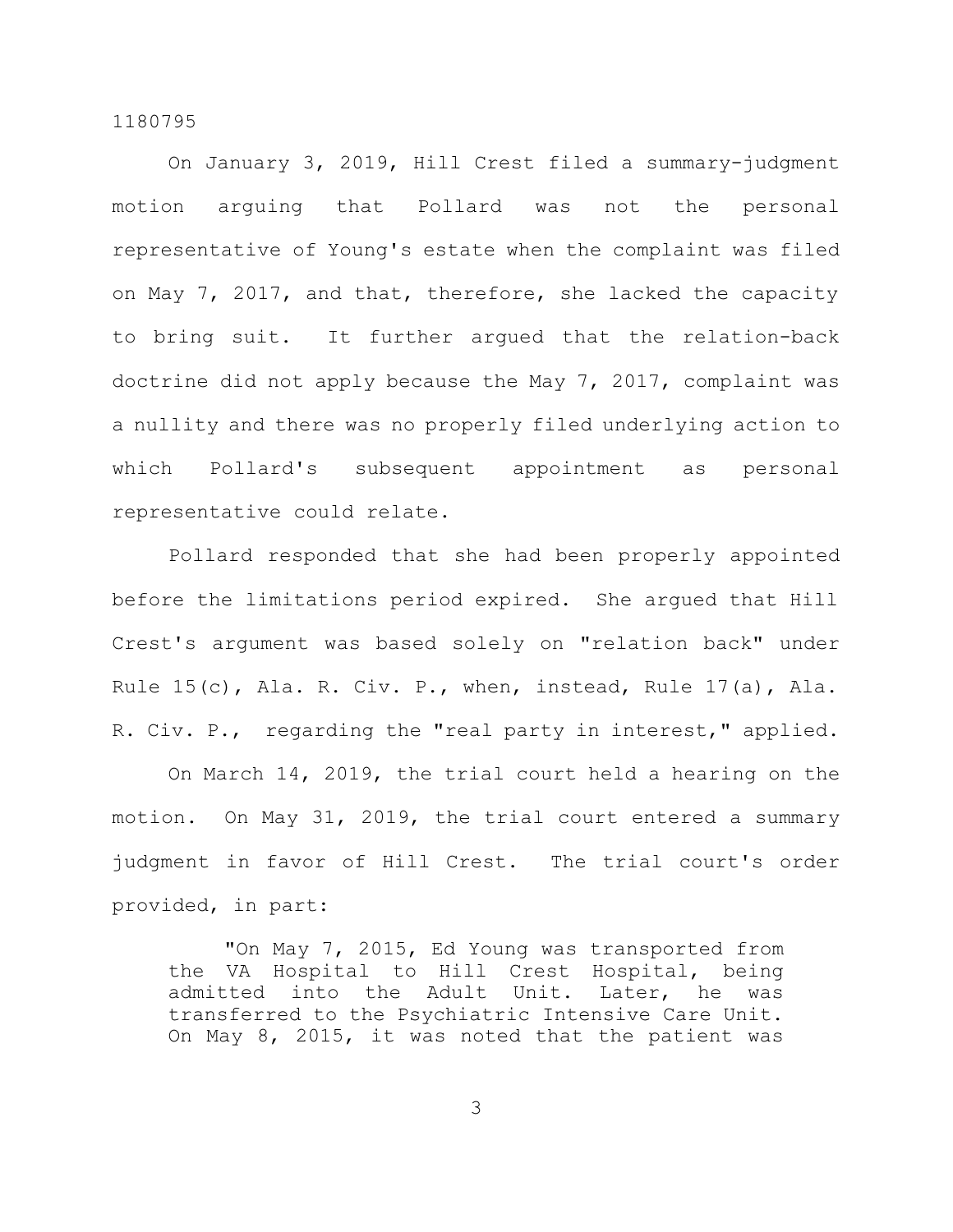unresponsive and taken to Trinity Medical Center. He died a natural death on May 9, 2015.

"Some two years later, on May 7, 2017, Fannie Mae Pollard, the mother-in-law of the decedent's brother, initiated this action bringing allegations under the Alabama Medical Liability Act against Hill Crest. On May 8, 2017, she applied for and was granted Letters of Administration by the Probate Court of Jefferson County. The Defendant Hill Crest filed its answer on June 15, 2017.

"At issue in this case is whether this cause of action is a nullity due to the fact that it was filed before Letters of Administration were issued to Ms. Pollard. On the one hand, the Defendant contends that summary judgment should be granted because this matter is a nullity; and, on the other hand, the Plaintiff contends, inter alia, that Pollard was the properly appointed administrator because Letters of Administration were issued before the expiration of the statute of limitations.

"....

"It is clear that Pollard became the personal representative of the Estate of Ed Young when Letters of Administration were issued by the Probate Court on May 8, 2017. It is equally clear that this action was commenced before Pollard garnered the aforementioned letters. Alabama Code [1975,] § 6-5- 410[,] states, in pertinent part:

"'(a) A personal representative may commence an action and recover such damages as the jury may assess in a court of competent jurisdiction within the State of Alabama where provided for in subsection (e), and not elsewhere, for the wrongful act, omission, or negligence of any person, or corporation, his or her or their servants or agents, whereby the death of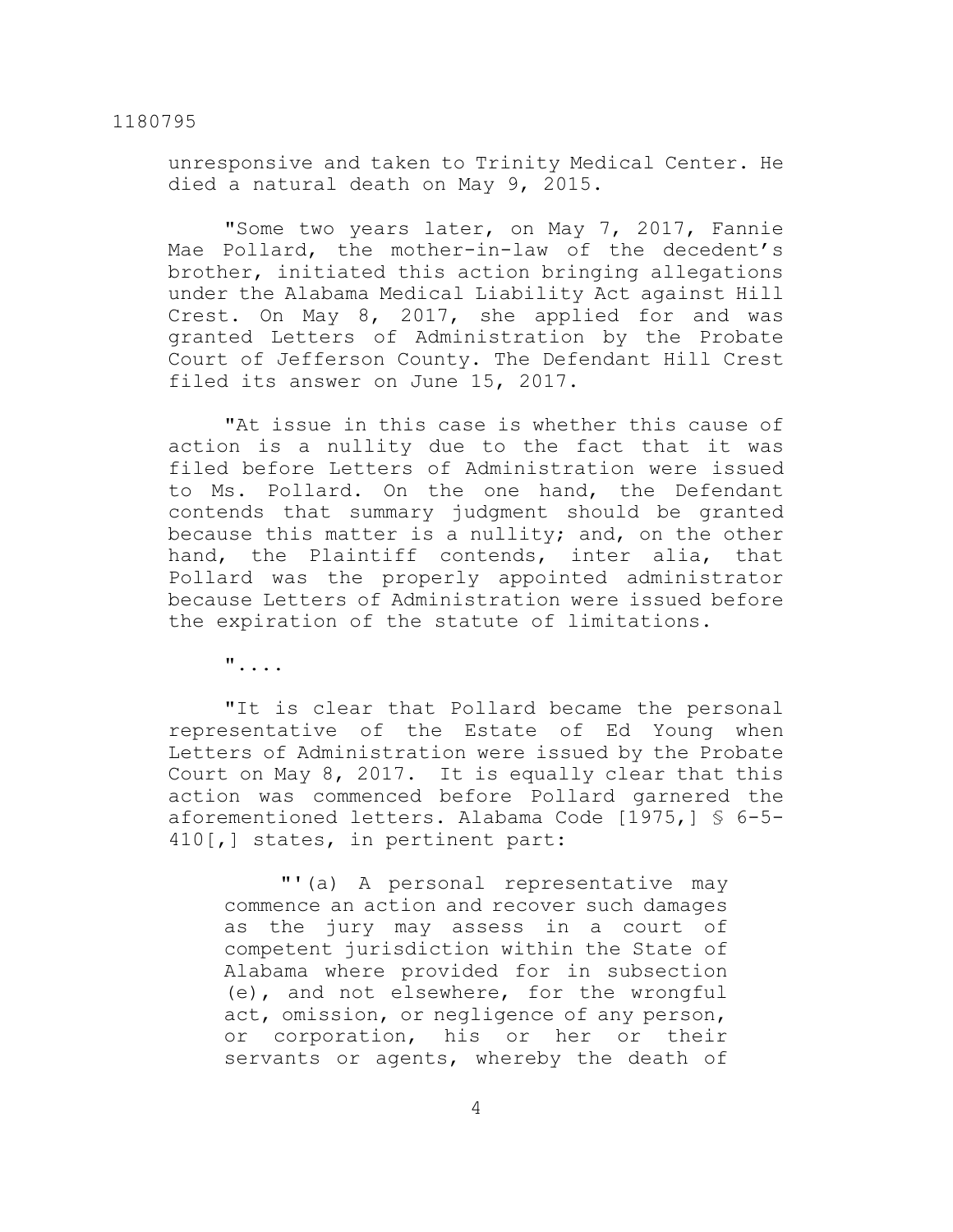the testator or intestate was caused, provided the testator or intestate could have commenced an action for the wrongful act, omission, or negligence if it had not caused death.'

"The Alabama Supreme Court in Waters v. Hipp, 600 So. 2d 981, 982 (Ala. 1992), explained that a wrongful death action is statutory and '[one] who sues under this section without having been appointed executor or administrator does not qualify under this section as its personal representative, and the suit is a nullity.' Citing Downtown Nursing Homes, Inc. v. Pool, 375 So. 2d 465 (Ala. 1979), cert denied, 445 U.S. 930, 100 S.Ct. 1318, 63 L.Ed.2d 763 (1980).

"The Alabama Supreme Court has consistently held that only the appointed administrator or executor of a decedent's estate can maintain a wrongful death action and if there is no administrator or executor appointed at the time an action is filed, such action is a legal nullity. See Watson v. University of Alabama Health Services Foundation, 263 So. 3d 1030 (Ala. 2018), Ex parte Hubbard Properties, Inc., 205 So. 3d 1211 (Ala. 2016), Northstar Anesthesia v. Noble, 215 So. 3d 1044 (Ala. 2016), BioMedical Applications of Alabama, Inc., 16 So. 3d 420 (Ala. 2016).

"Letters of Administration as well as Waivers of Heirs, and other forms such as the renunciation of the County Administrator and the Bond were drafted on the Plaintiff's behalf on May 2, 3, and 4; however, those documents were not filed until May 8, 2017, after the Complaint had been filed.

"The Plaintiff contends that the amendment filed on June 15, 2017, relates back to the original complaint filed on May 7, 2017. The Plaintiff further contends that because Ms. Pollard was issued Letters of Administration before the statute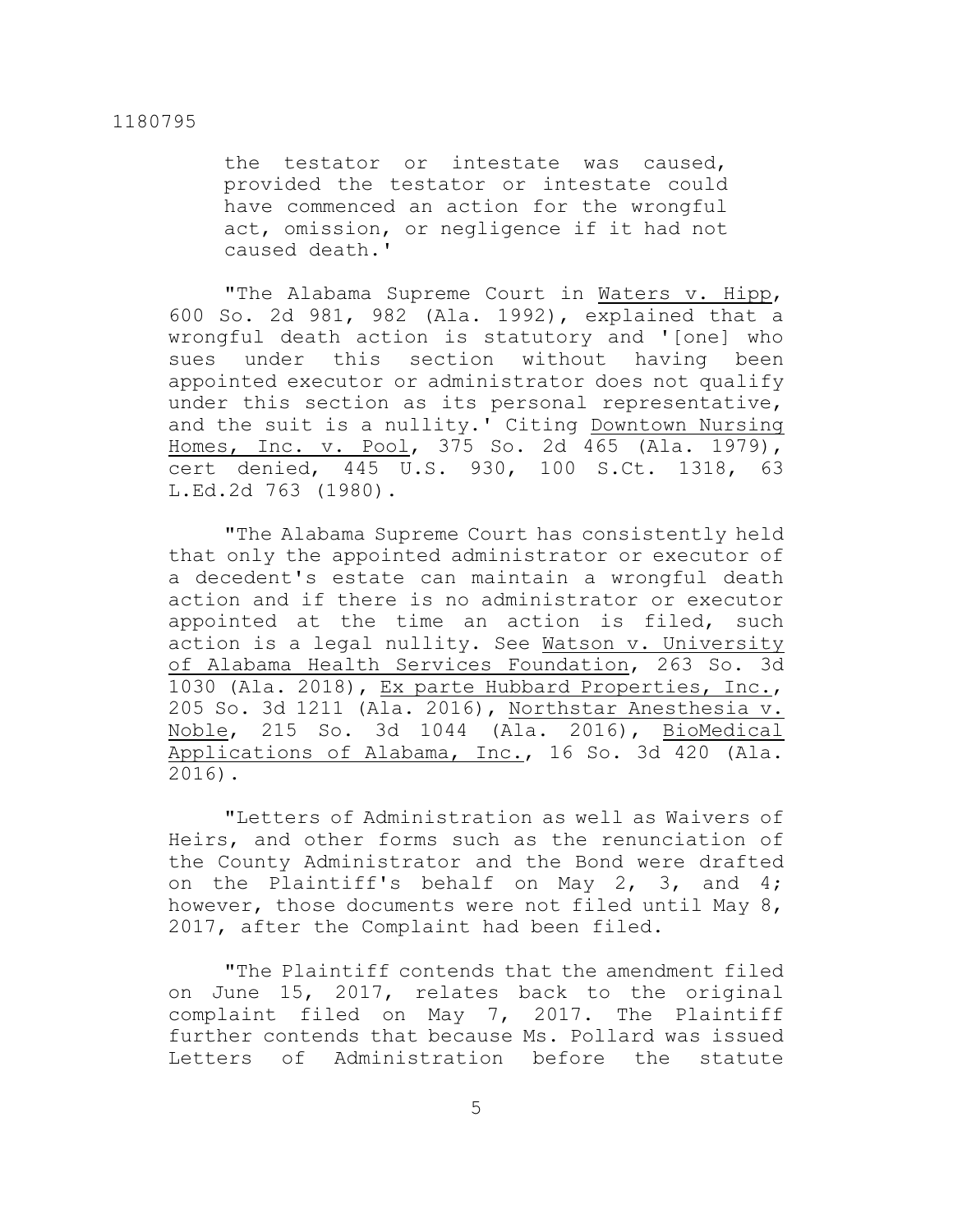expired, ... the Defendant['s] Motion for Summary Judgment should be defeated. To support her claim, the Plaintiff heavily relies on Ellis v. Hilburn, 688 So. 2d 236 (Ala. 1997), which held that an amendment to a complaint attempting to name a proper personal representative 'related back' to the filing of the original complaint because the acts of the prior improperly appointed personal representative was not void, but merely voidable.

"However, the Court finds that any purported amendment to substitute the personal representative as the proper plaintiff must fail, because a person who is not properly appointed as personal representative cannot bring a wrongful death lawsuit. See Wood v. Wyman, 47 So. 3d 1212, 1218-19 (Ala. 2012); Downtown Nursing Home, Inc. v. Poole, 375 So. 2d 465, 466 (Ala. 1979); Brown v. Mounger, 541 So. 2d 463, 464 (Ala. 1989). Thus, the Complaint filed on May 7, 2017, was of no legal effect. Even though Ms. Pollard filed for Letters of Administration on May 8, 2017, there was no proper underlying action to which Ms. Pollard's appointment as the personal representative could relate back. As the original complaint filed is a legal nullity, there was no viable suit to which any subsequent activity, including amendments, could relate back. The better practice would have been for the Plaintiff to refile the Complaint before May 9, 2017, after she had been appointed the personal representative but before the statute of limitations expired.

"The two-year time period in which to file a wrongful death action found within Alabama Code  $[1975,$ ] § 6-5-410[,] is a statute of creation rather than a statute of limitations, meaning the two year limitation is an integral part of the substantive cause of action. Pollard took no affirmative measures to refile the Complaint prior to the statute of limitations expiring after she had been appointed the personal representative.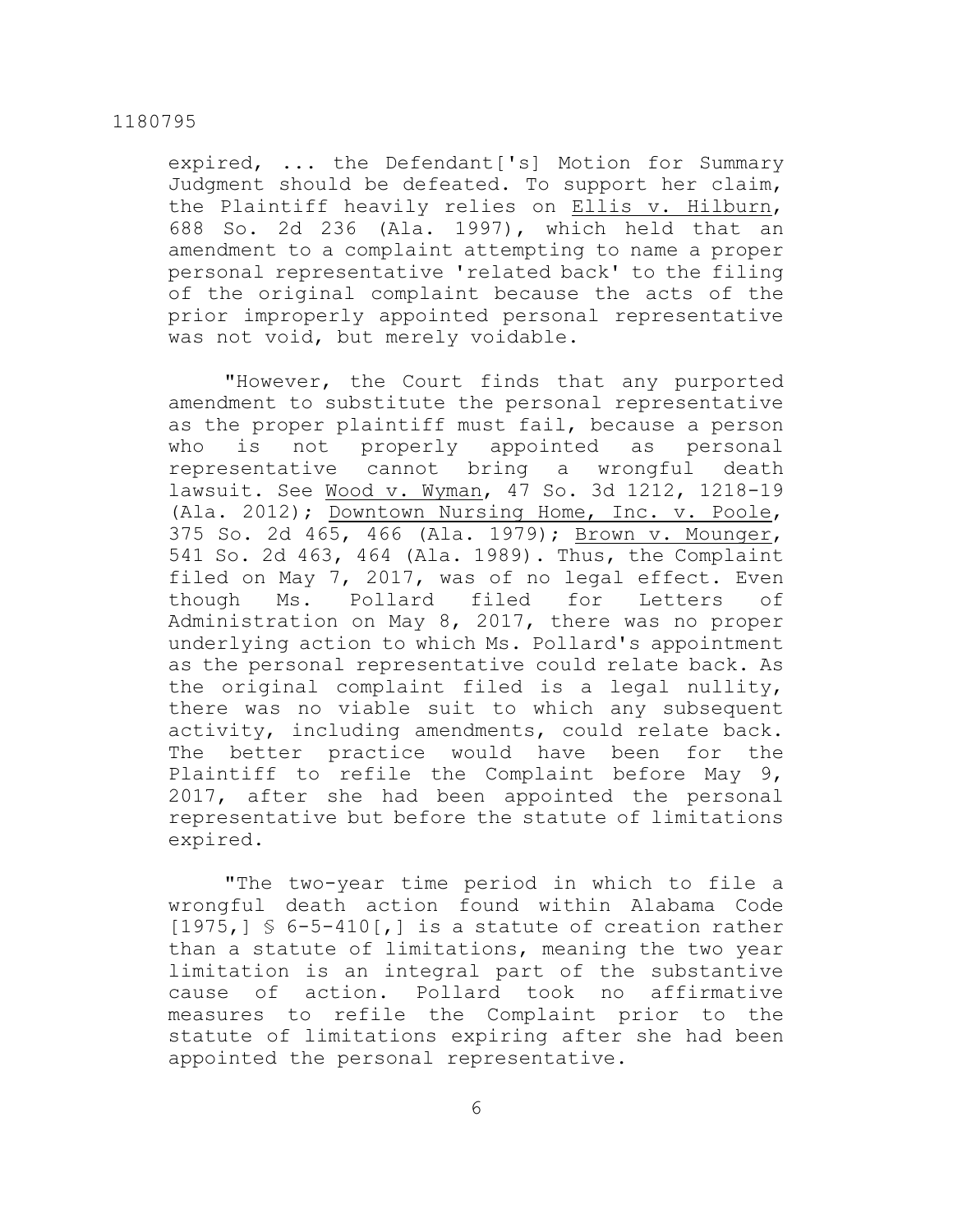"Based on the foregoing, it is therefore ORDERED, ADJUDGED, and DECREED that there being no genuine issue of material fact, the Defendant[] [is] entitled to judgment as a matter of law. Therefore, the Defendant['s] Motion for Summary Judgment is hereby GRANTED. Any and all claims asserted by the Plaintiff against the Defendant[s] are hereby DISMISSED, with prejudice."

(Capitalization in original.) Pollard timely appealed.

# Standard of Review

"This Court's review of a summary judgment is de novo. Williams v. State Farm Mut. Auto. Ins. Co., 886 So. 2d 72, 74 (Ala. 2003). We apply the same standard of review as the trial court applied. Specifically, we must determine whether the movant has made a prima facie showing that no genuine issue of material fact exists and that the movant is entitled to a judgment as a matter of law."

Dow v. Alabama Democratic Party, 897 So. 2d 1035, 1038 (Ala. 2004).

#### Arguments

Pollard notes that she was duly appointed as a personal representative of Ed Young's estate before the statute of limitations expired. She argues that Rule 17(a), Ala. R. Civ. P., and caselaw support her argument that a personal representative appointed before the limitations period lapses has the power to ratify the original lawsuit, which Pollard did when she filed the amended complaint weeks later. She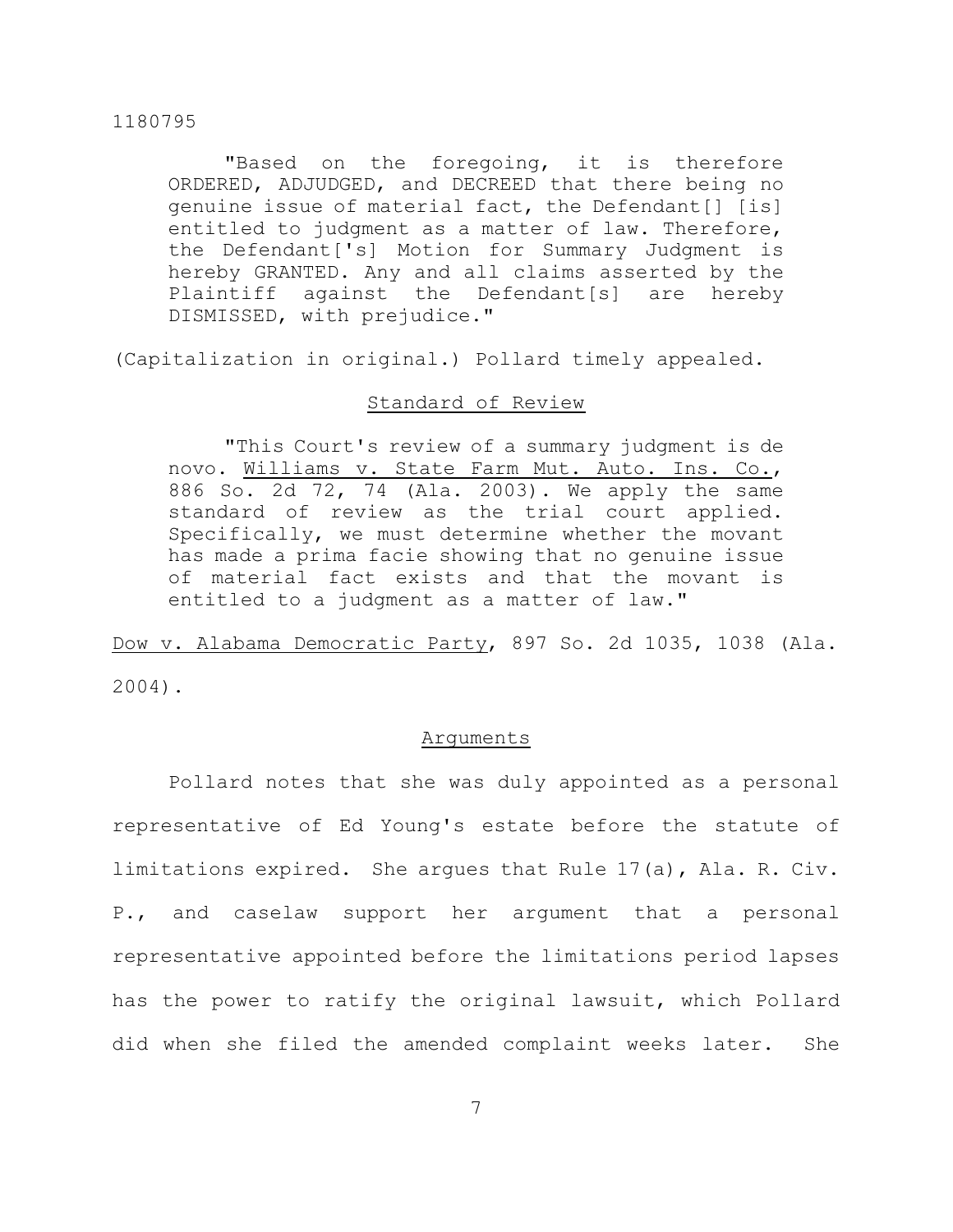further argues that the trial court erred because it failed to make a distinction between the fact that she was appointed administrator before the limitations period expired, whereas all the cases relied on by the trial court involved an appointment of a personal representative after the limitations period had run and did not rely on Rule 17(a).

Hill Crest argues that Alabama's wrongful-death act requires that a personal representative commence a wrongfuldeath action and that the action be commenced within the twoyear limitations period. See § 6-5-410(d), Ala. Code 1975. Hill Crest argues that the amended complaint did not relate back to the original complaint because (1) the relation-back doctrine does not apply to the wrongful-death statute, which is a statute of creation that is not subject to tolling provisions; (2) a personal representative has the authority to "relate back" only acts that are beneficial to the estate, and damages from a wrongful-death action do not pass through the decedent's estate; and (3) the original complaint was a nullity.

# Discussion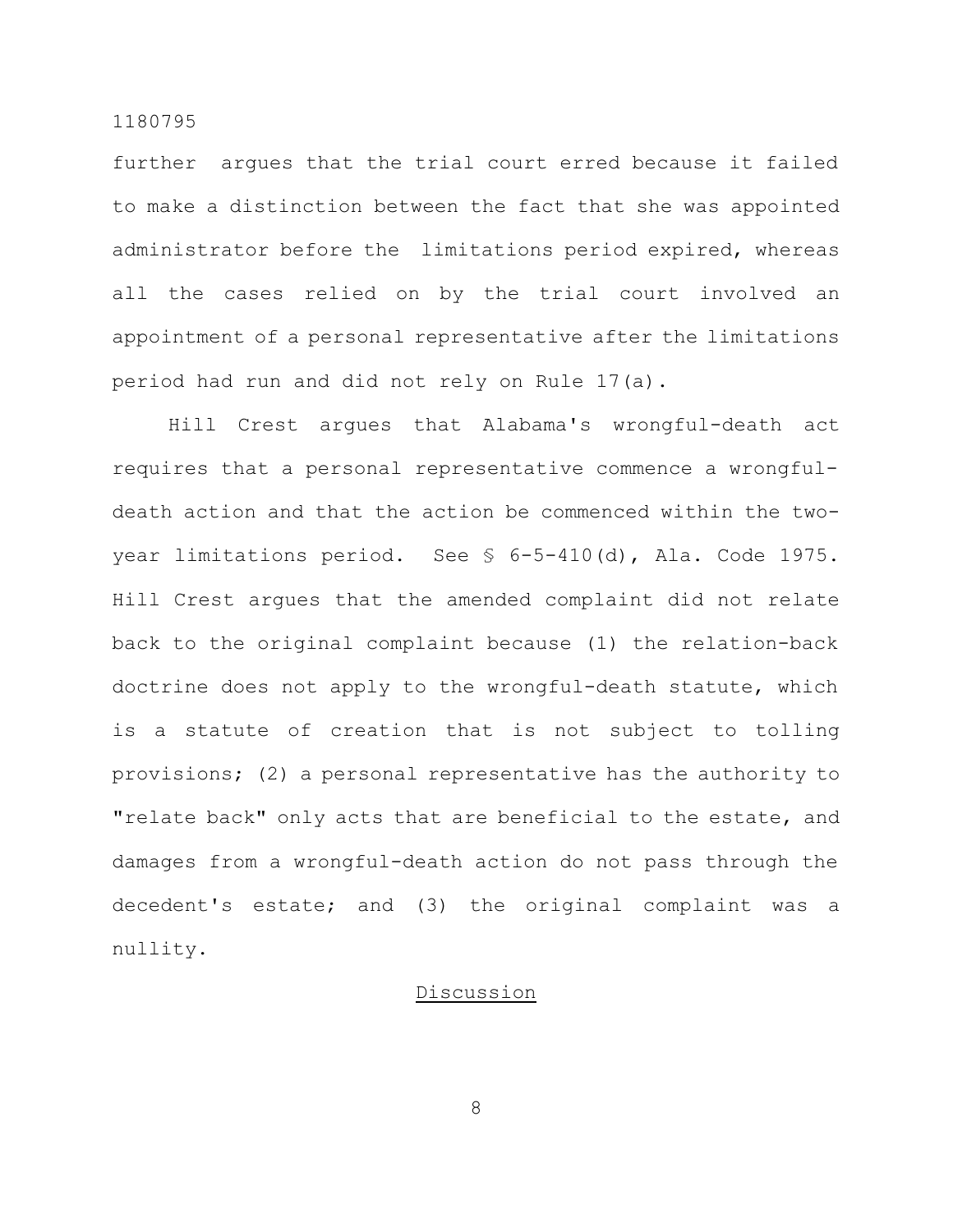A wrongful-death action brought pursuant to § 6-5-410, Ala. Code 1975, a cause of action unknown at common law, is purely statutory. Downtown Nursing Home, Inc. v. Pool, 375 So. 2d 465 (Ala. 1979). Our wrongful-death act provides that a "personal representative" must bring the action within two years of the decedent's death. § 6-5-410(a) and (d).

"The words 'personal representative' are broader in some respects, but when used in this statute, they can only mean the executor or administrator of the injured testator or intestate.

"This statute authorizes suit to be brought by the personal representative for a definite legislative purpose -- to prevent homicide. In prosecuting such actions, the personal representative does not act strictly in his capacity as administrator of the estate of his decedent, because he is not proceeding to reduce to possession the estate of his decedent, but rather he is asserting a right arising after his death, and because the damages recovered are not subject to the payment of the debts or liabilities of the decedent. He acts rather as an agent of legislative appointment for the effectuation of the legislative policy.... And the right is vested in the personal representative alone. No one else, under any circumstances except in the case of the death of a minor child, where [§ 6-5-39, Ala. Code 1975,] gives a preferred right to the father or mother, can maintain the action in any forum. Holt v. Stollenwerck, 174 Ala. 213, 56 So. 912 [(1911)]. 'The only right or duty the administrator has is to maintain the suit, and collect the damages and pay them over to the distributees. He is a mere agency and conduit, provided by the statute for bringing the suit, collecting the damages, and passing them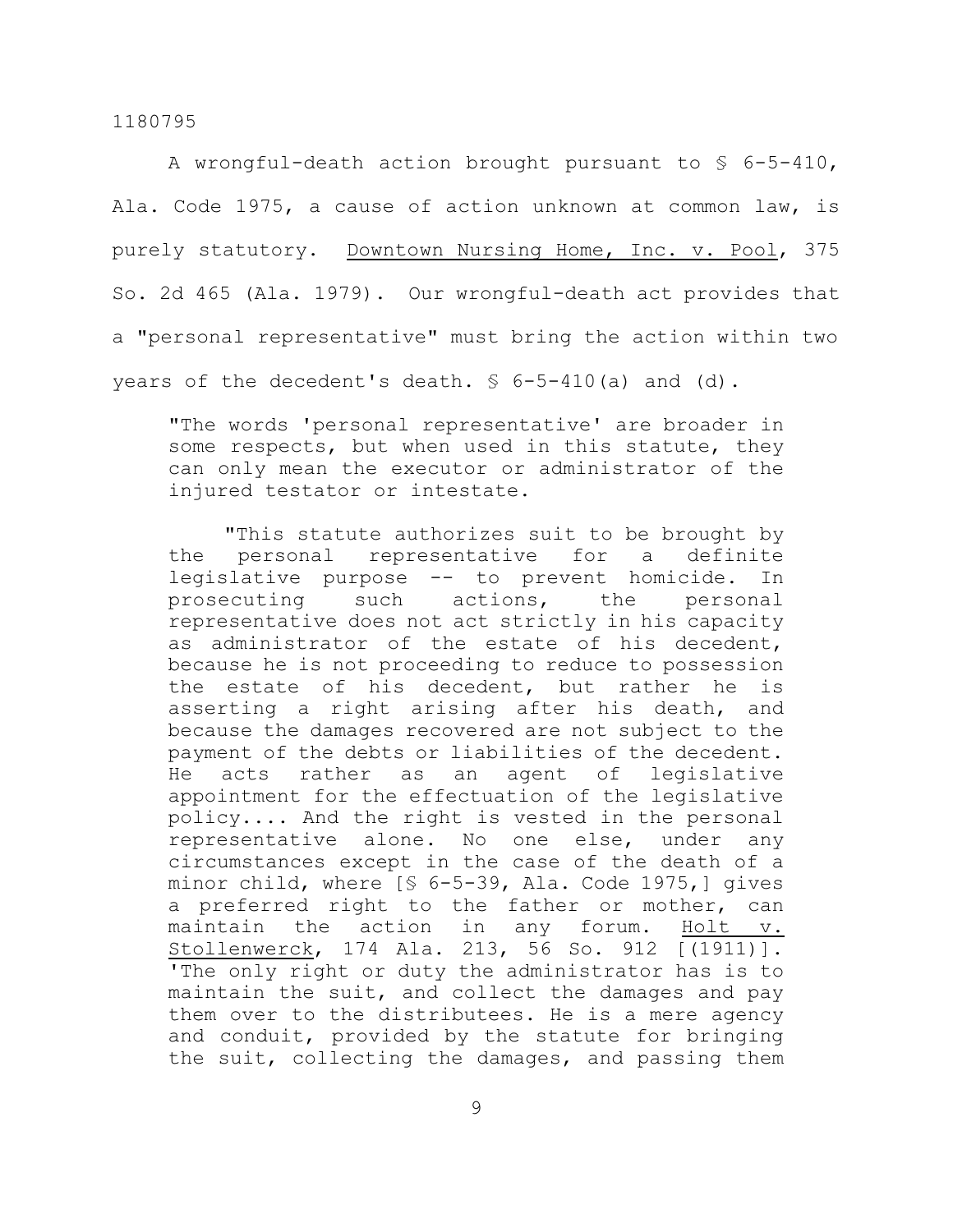over to those entitled thereto.' Kennedy v. Davis, 171 Ala. 609, 55 So. 104 [(1911)]."

Hatas v. Partin, 278 Ala. 65, 67–68, 175 So. 2d 759, 761 (1965).

Our wrongful-death act requires that suit be filed within two years of the decedent's death. § 6-5-410(d). This Court has held: "This two year period is part of the substantive cause of action and is not to be treated as a statute of limitations." Pool, 375 So. 2d at 466. Because the wrongfuldeath act is a "statute of creation," Ogle v. Gordon, 706 So. 2d 707, 708 (Ala. 1997), the limitations period in the act is not a statute of limitations. "'The statute requires suit brought within two years after death. This is not a statute of limitations, but of the essence of the cause of action, to be disclosed by averment and proof.'" Wood v. Wayman, 47 So. 3d 1212, 1218 (Ala. 2010) (quoting Parker v. Fies & Sons, 243 Ala. 348, 350, 10 So. 2d 13, 15 (1942)(overruled on other grounds by King v. National Spa & Pool Inst., Inc., 607 So. 2d 1241 (Ala. 1992))). "Because the two-year period is not a statute of limitations but a period after which liability under the statute ceases to exist, it is not subject to tolling ...." Wood, 47 So. 3d at 1218.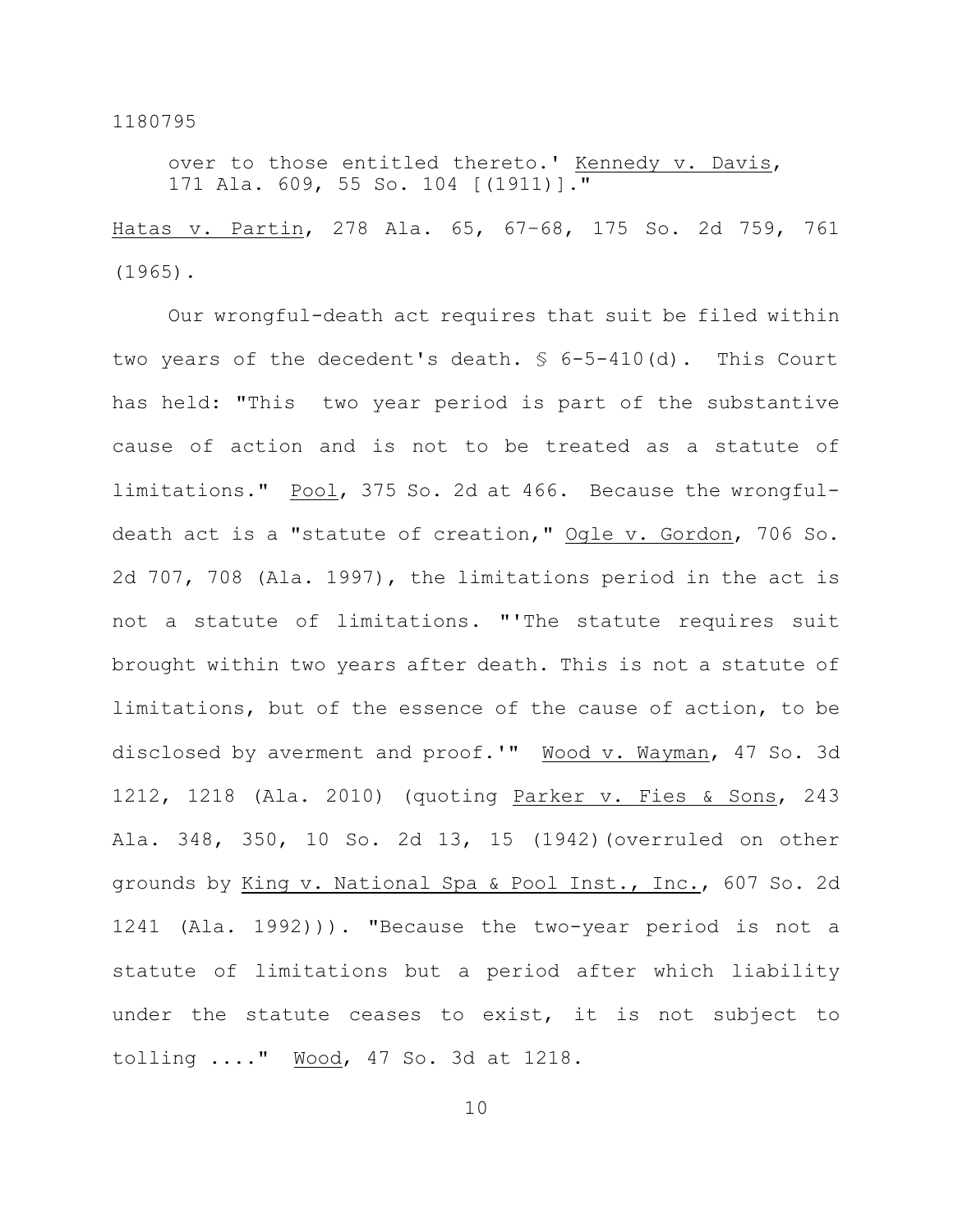Hill Crest's argument that the relation-back doctrine does not apply to the wrongful-death act because the act is a statute of creation not subject to tolling is unavailing. This is so because the relation-back doctrine does not "toll" a statute of limitations. Instead, the relation-back doctrine "simply recognizes and clarifies what has already occurred" in that application of the doctrine does not extend the limitations period but merely allows substitution of a party in a suit otherwise timely filed. Alvarado v. Kidd, 205 So. 3d 1188, 1203 n. 10 (Ala. 2016). In Ex parte Tyson Foods, Inc., 146 So. 3d 1041, 1045 n. 5 (Ala. 2013), this Court explained:

"The Tyson petitioners also argue that the wrongful-death statute contains its own limitations period and thus is a 'statute of creation' not subject to tolling. See § 6–5–410(d), Ala. Code 1975; Cofer v. Ensor, 473 So. 2d 984, 991 (Ala. 1985). This fact, however, does not affect the capacity analysis. Rule 17(a) does not toll the statute of limitations. '[A]pplication of relation back does not extend the limitation period' but merely allows substitution of a party in a suit otherwise timely filed."

This Court has held that a person cannot file a wrongfuldeath action, allow the two-year limitations period to expire, and then be appointed as a personal representative for the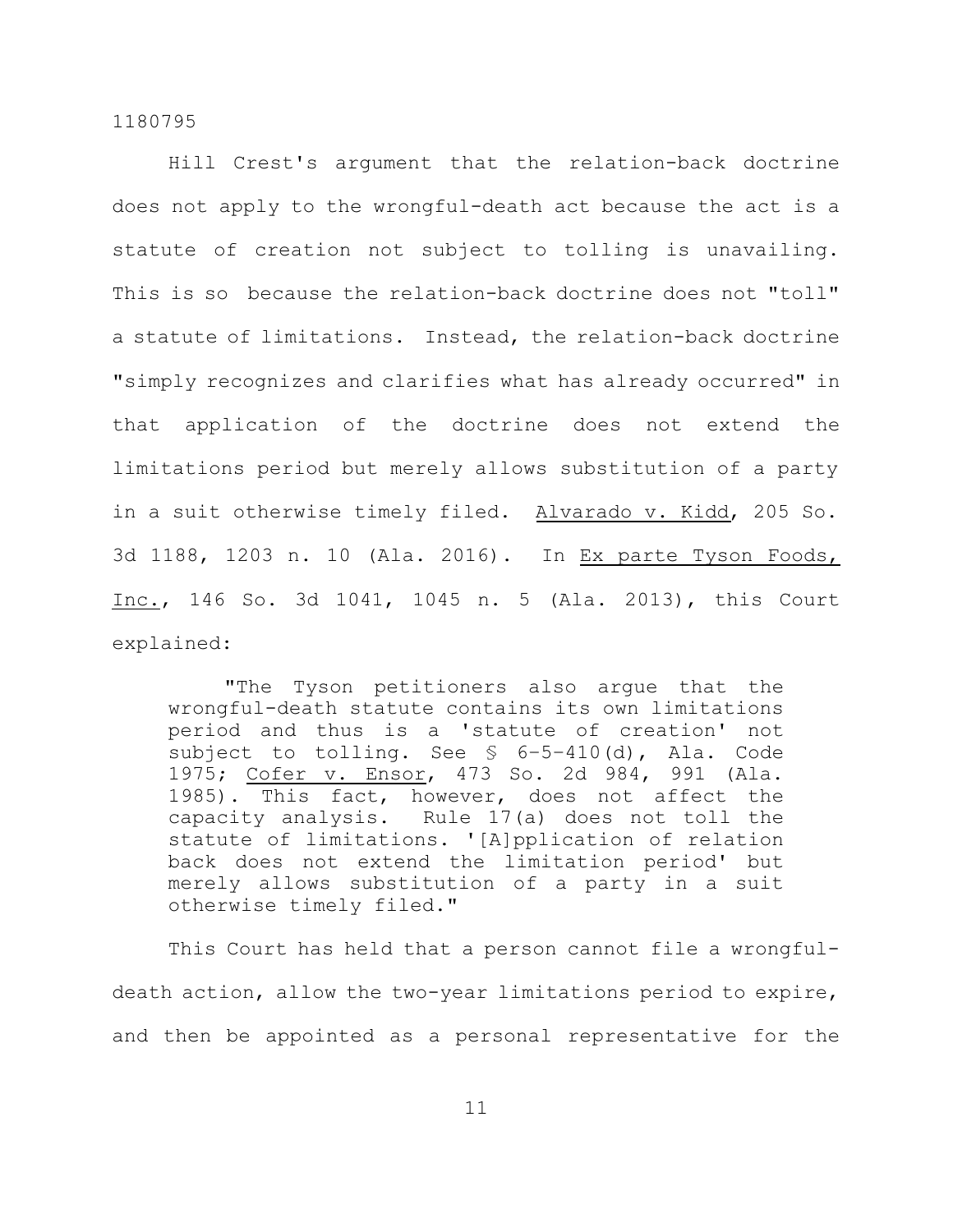decedent's estate and have that appointment relate back to the filing of the action. See, e.g., Alvarado v. Kidd, 205 So. 3d 1188 (Ala. 2016)(holding that, in a medical-malpractice wrongful-death action, the relation-back doctrine did not permit the patient's husband to relate his appointment as personal representative, which occurred after the two-year limitations period had expired, back to his filing of a petition for letters of administration, which occurred before the limitations period expired); Wood v. Wayman, 47 So. 3d 1212 (the appointment of a deceased patient's widow as the personal representative of his estate, which happened after the limitations period on a medical-malpractice wrongful-death action had expired, was held not to relate back to the filing of the action); Holyfield v. Moates, 565 So. 2d 186, 187 (Ala. 1990)("[I]f the two-year period prescribed by the statute has expired before the representative is 'duly appointed,' the heirs of the decedent are barred from recovery."); Brown v. Mounger, 541 So. 2d 463, 464 (Ala. 1989)("Because the Moungers did not receive letters of administration within two years of Nathan's death, they are prohibited from bringing a wrongful death action against Brown.").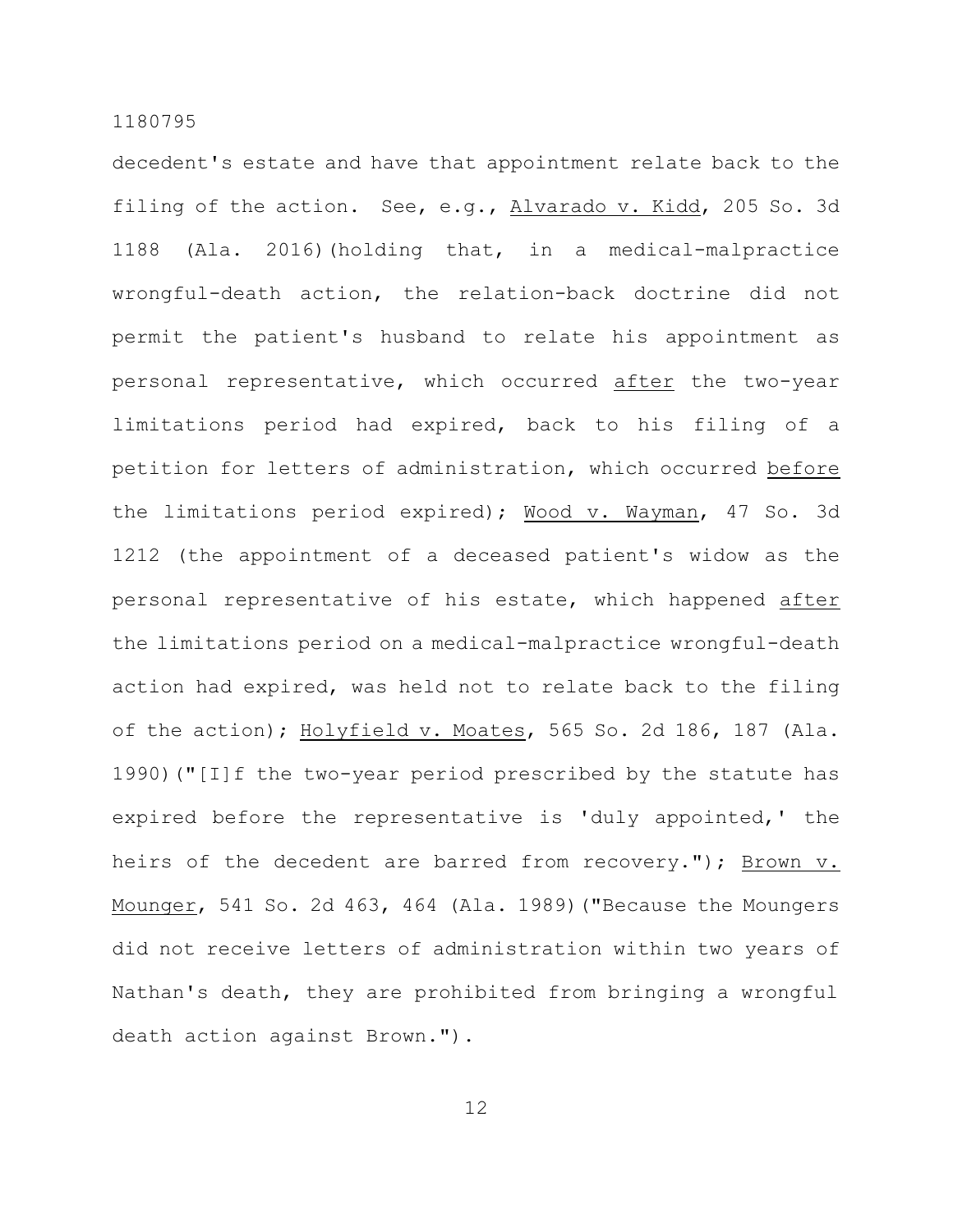This Court has made a few exceptions to this holding. In Ogle v. Gordon, 706 So. 2d 707 (Ala. 1997), Ogle petitioned the probate court for letters of administration approximately four months after his wife's death. Ogle filed a wrongfuldeath action on the same day he filed the petition for letters of administration. The probate court, for unexplained reasons, did not appoint Ogle as personal representative until 27 1/2 months after the petition was filed, which was about 8 months after the two-year limitations period expired. The trial court concluded that Ogle's action was time-barred. This Court held that Ogle's appointment as personal representative "related back" to the date on which he filed his petition because the probate court has no discretion in issuing letters of administration when there is no question relating to the qualification of the person requesting the letters. "The doctrine of relation back with respect to the powers of a personal representative has been in existence for approximately 500 years" and was codified by the legislature in § 43-2-831, Ala. Code 1975. 706 So. 2d at 709. The Court held that the probate court's inadvertence did not bar Ogle's wrongful-death action.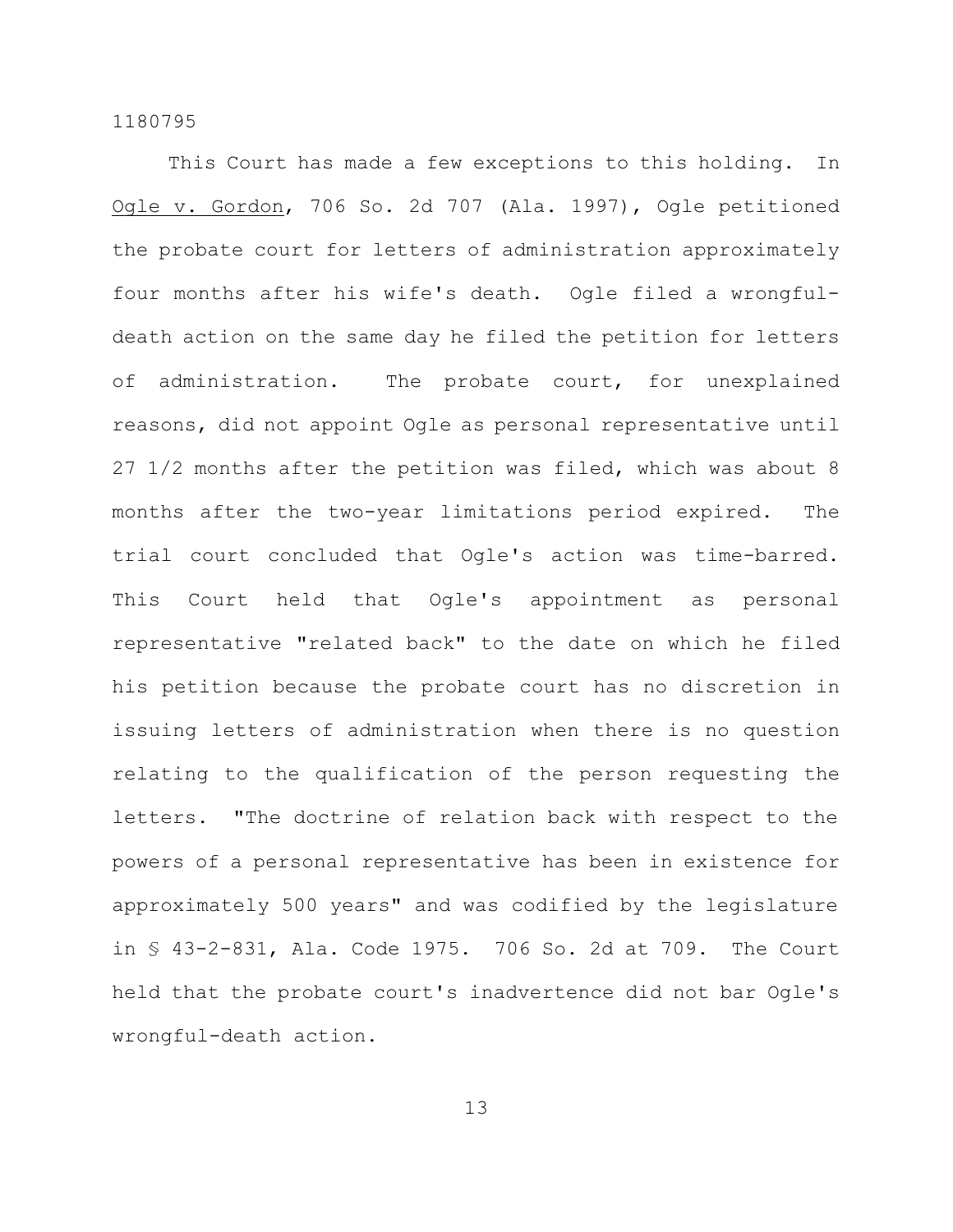In Holyfield v. Moates, supra, this Court held that an amended complaint, filed after the expiration of the two-year limitations period, related back to the filing of the original complaint to substitute the properly appointed personal representative. The granddaughter of the decedent, purportedly as the personal representative of the decedent, filed a wrongful-death action. The defendant moved for a summary judgment, arguing that the granddaughter was disqualified from serving as the administratrix of the decedent's estate because the granddaughter was not an Alabama resident. Subsequently, the probate court revoked the letters granted to the granddaughter and granted letters of administration to another person. The circuit court entered a summary judgment in favor of the defendant, based in part on a finding that the granddaughter's appointment as administratrix was void as a matter of law, and holding that any amendment by the newly appointed personal representative could not relate back to the filing of the original complaint, which was a nullity. The new personal representative appealed.

In Holyfield, the Court discussed "void" and "voidable" acts with regard to letters of administration issued by the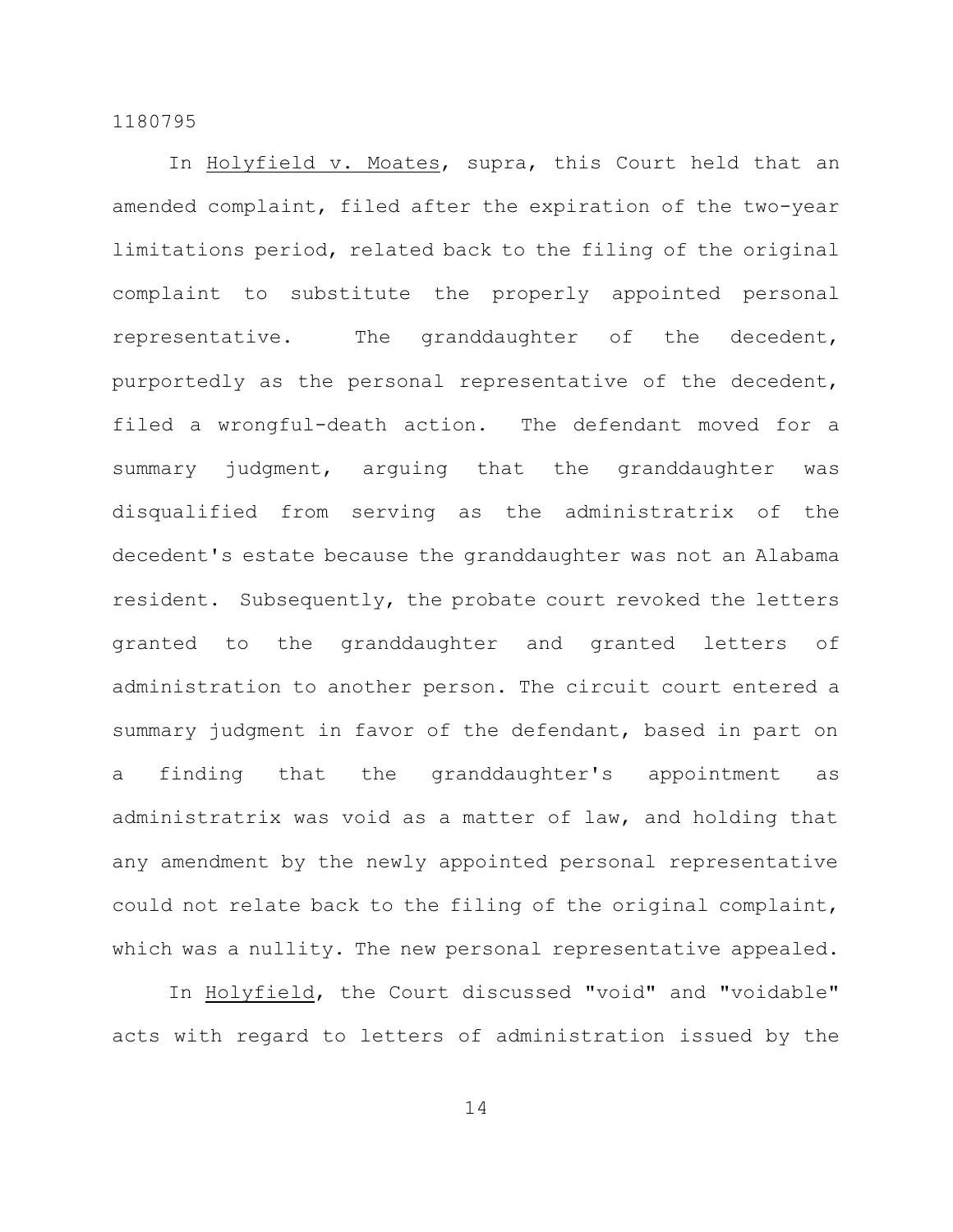probate court. The Court explained that where the fact of residence does not exist, the grant of letters of administration is not void but merely voidable and subject to revocation of those letters on direct attack. The decedent was a resident of Alabama, where the petition requesting the letters of administration was filed. Thus, the probate court had subject-matter jurisdiction over the decedent's estate. The Court stated that the order of the probate court was voidable and not void; thus, it followed that the acts of the granddaughter pursuant to that order were merely voidable. The Court found that under Rule 17(a), Ala. R. Civ. P., when an action is brought within the limitations period by someone other than the "real party in interest" and the real party in interest joins or ratifies the action after the limitations period has run, the amendment or ratification relates back to the time the action was originally filed, and the action need not be dismissed as time-barred. The Court held, therefore, that the trial court erred in entering a summary judgment and in not allowing the amendment substituting the name of the real party in interest, i.e., the newly appointed personal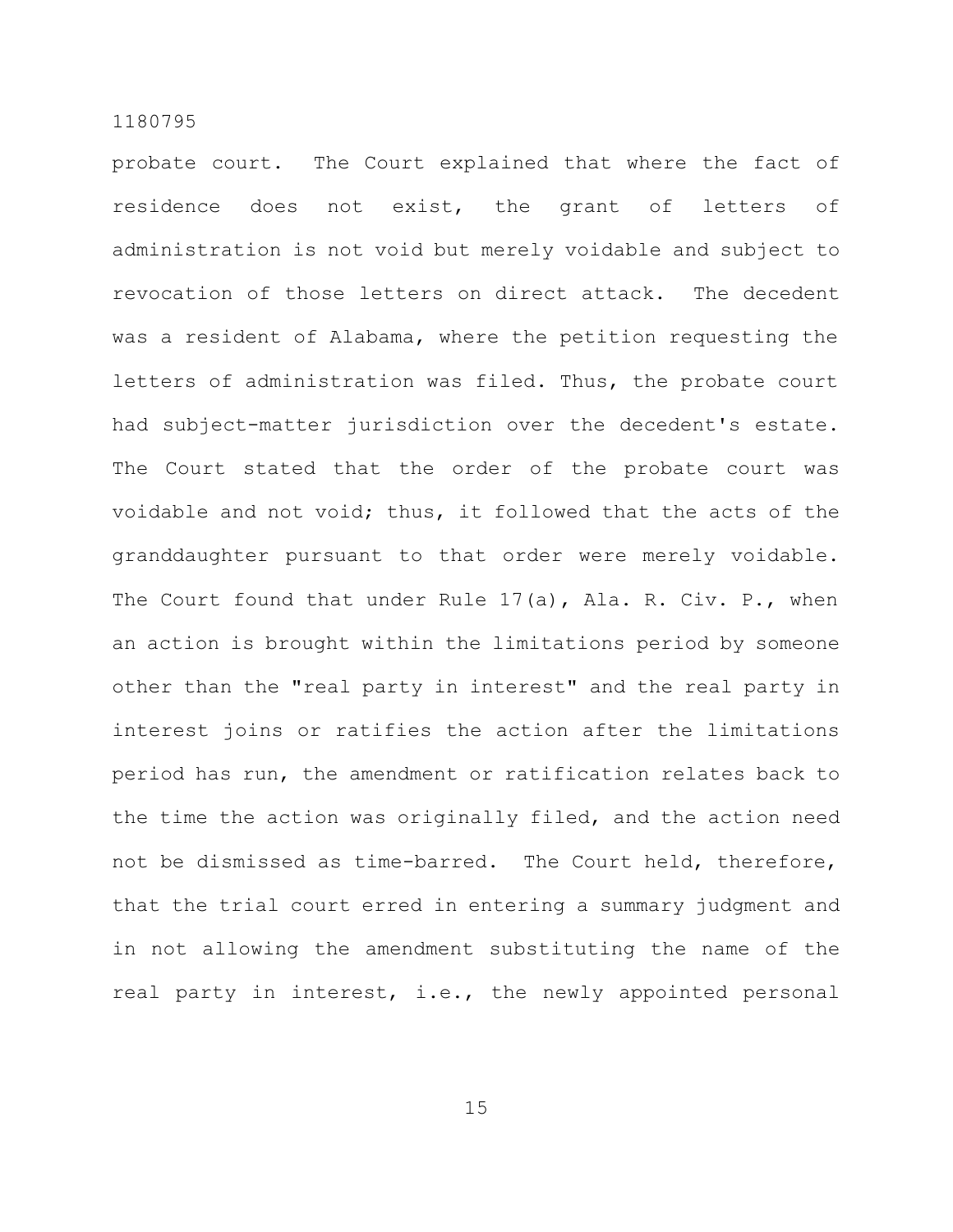representative, to relate back to the time the wrongful-death action was filed.

Ellis v Hilburn, 688 So. 2d 236 (Ala. 1997), allowed relation back of an amended complaint to an original complaint that was filed before the plaintiff became the personal representative of the her husband's estate. The plaintiff filed her original complaint as "next of kin," alleging that her husband died as a result of the defendant doctor's medical malpractice. Before the limitations period expired, the plaintiff was duly appointed by the probate court as her husband's personal representative. The defendant doctor filed a motion to dismiss the wrongful-death action on the ground of untimeliness, arguing that the original complaint failed to state a claim upon which relief could be granted because, he claimed, the face of the original pleadings showed that the action had not been properly filed within the two-year limitations period in the wrongful-death act. Specifically, he argued, the action was barred because the plaintiff had not sued as administratrix of the estate within two years of her husband's death. The circuit court denied the motion and allowed the plaintiff to amend her complaint to state that she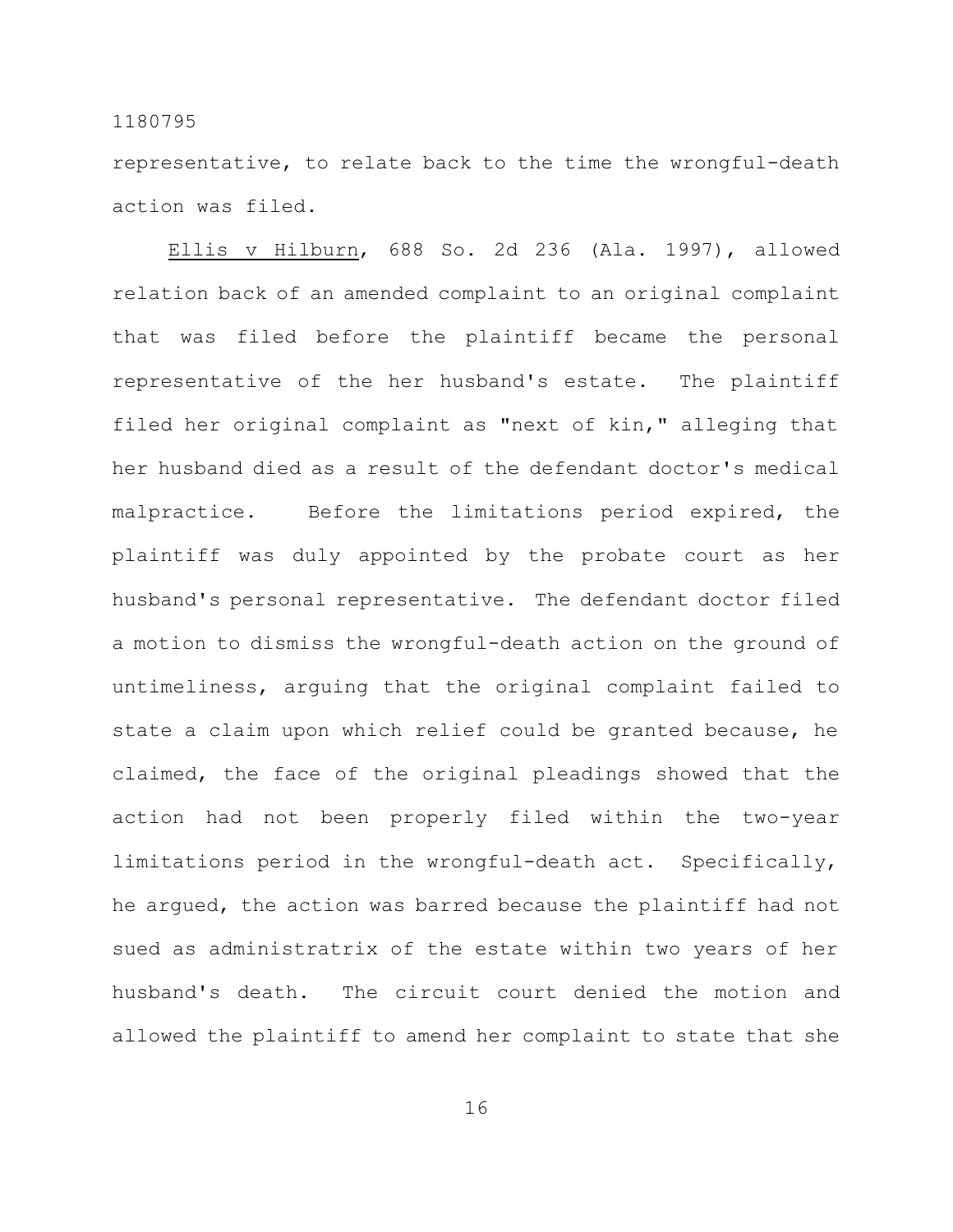had been appointed personal representative within the limitations period. This Court affirmed the judgment, holding:

"The determinative issue in this case is whether a wrongful death complaint filed by one acting as 'next-of-kin' of the deceased, but who was not at the time the personal representative of the deceased's estate, can be amended after the expiration of the two-year wrongful death limitations period to name the plaintiff as the personal representative, where the 'next-of-kin' who filed the original complaint has in fact been appointed administratrix of the estate within the two-year limitations period.

"Dr. Ellis argues that Mrs. Hilburn did not file the action as the administratrix within two years of her husband's death, pointing out that the Wrongful Death Statute requires, as a substantive part of the cause of action, commencement of the action within two years of the death of the decedent. He relies on Downtown Nursing Home, Inc. v. Pool, 375 So. 2d 465 (Ala. 1979), cert. denied, 445 U.S. 930, 100 S.Ct. 1318, 63 L.Ed.2d 763 (1980). Dr. Ellis argues that, because the complaint filed in October 1994 was filed by Mrs. Hilburn as 'next-of-kin' and not as the administratrix, the complaint was a nullity and therefore could not be amended or corrected. Therefore, he argues, the amended complaint filed in January 1995 is also a nullity because, he contends, it has nothing to relate back to under Rule 15(c), Ala. R. Civ. P.

"In Pool this Court addressed similar issues of (1) whether one who is not an administrator of the estate may initially maintain a wrongful death action and (2) whether an amendment can relate back, when filed after the expiration of the two-year period, to substitute as the plaintiff the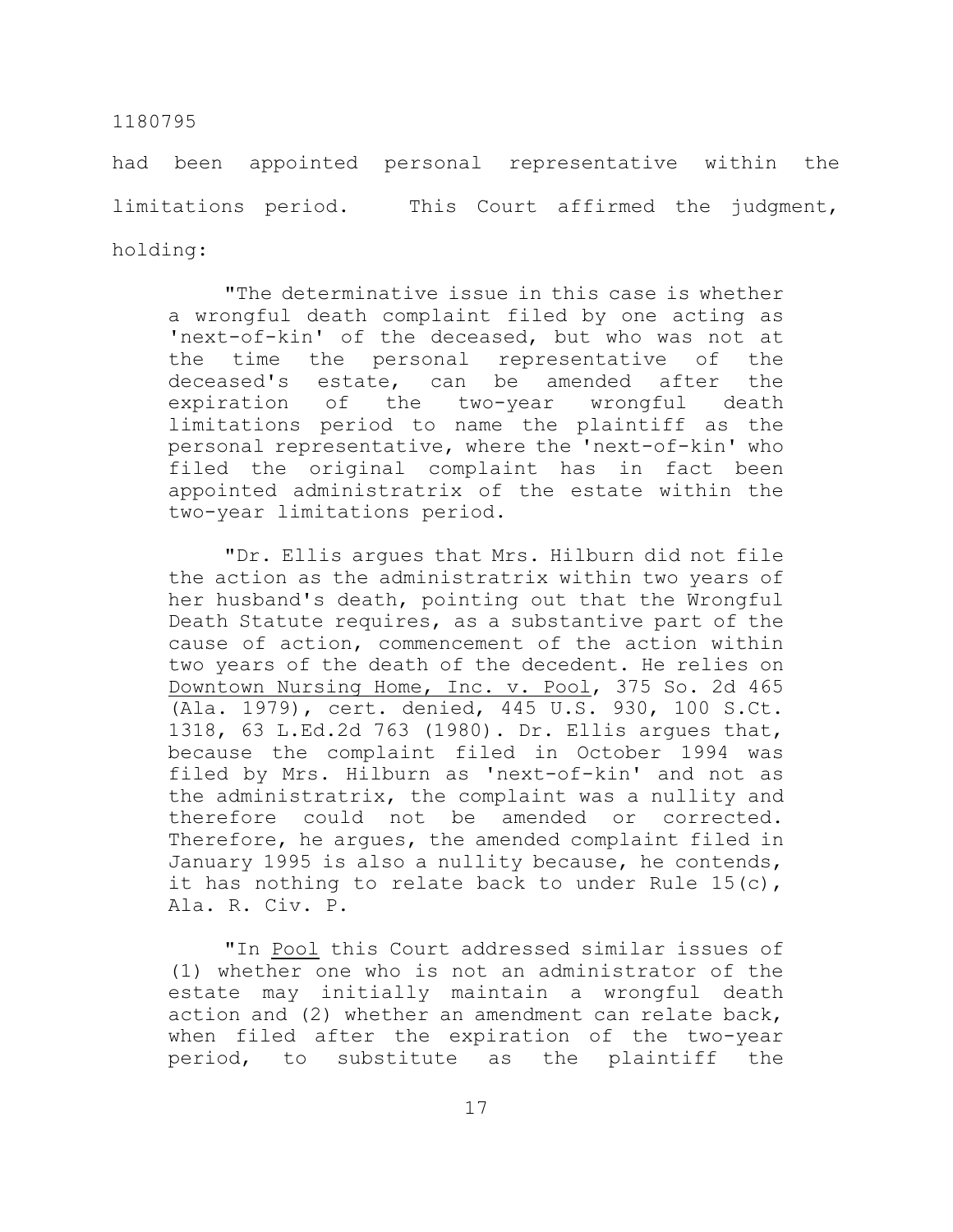administrator, who had been appointed administrator after the two-year period had expired. In Pool, J.P. filed a complaint based on the death of E.P., who had died on November 24, 1976. After the two-year period had expired, J.P. sought to amend his complaint to substitute as the plaintiff B.J., who had been appointed administrator of E.P.'s estate on February 5, 1979, more than two years after E.P.'s death. This Court held that because there had been no one authorized to file the action before the expiration of the two years, the doctrine of relation-back had no application.

"In Pool, the administrator was not appointed until after the limitations period had expired. In contrast, Mrs. Hilburn was appointed administratrix before the limitations period expired. Dr. Ellis, looking to Holyfield v. Moates, 565 So.2d 186 (Ala. 1990), argues that Mrs. Hilburn's suing as next-of-kin was void ab initio and therefore could not be ratified by her later being appointed administratrix. This Court stated in Holyfield, 565 So. 2d at 187–89:

"'In [Pool] and Brown v. Mounger [541 So. 2d 463 (Ala. 1989)], we held that to bring a wrongful death action pursuant to § 6–5–410 ... the personal representative must be a duly appointed executor or administrator, and that the failure of the personal representative to be so appointed rendered his acts void....

"'....

"'... That which is void provides no basis for corrective action. That which is merely voidable is viable until declared void and it will support both a waiver and an amendment.'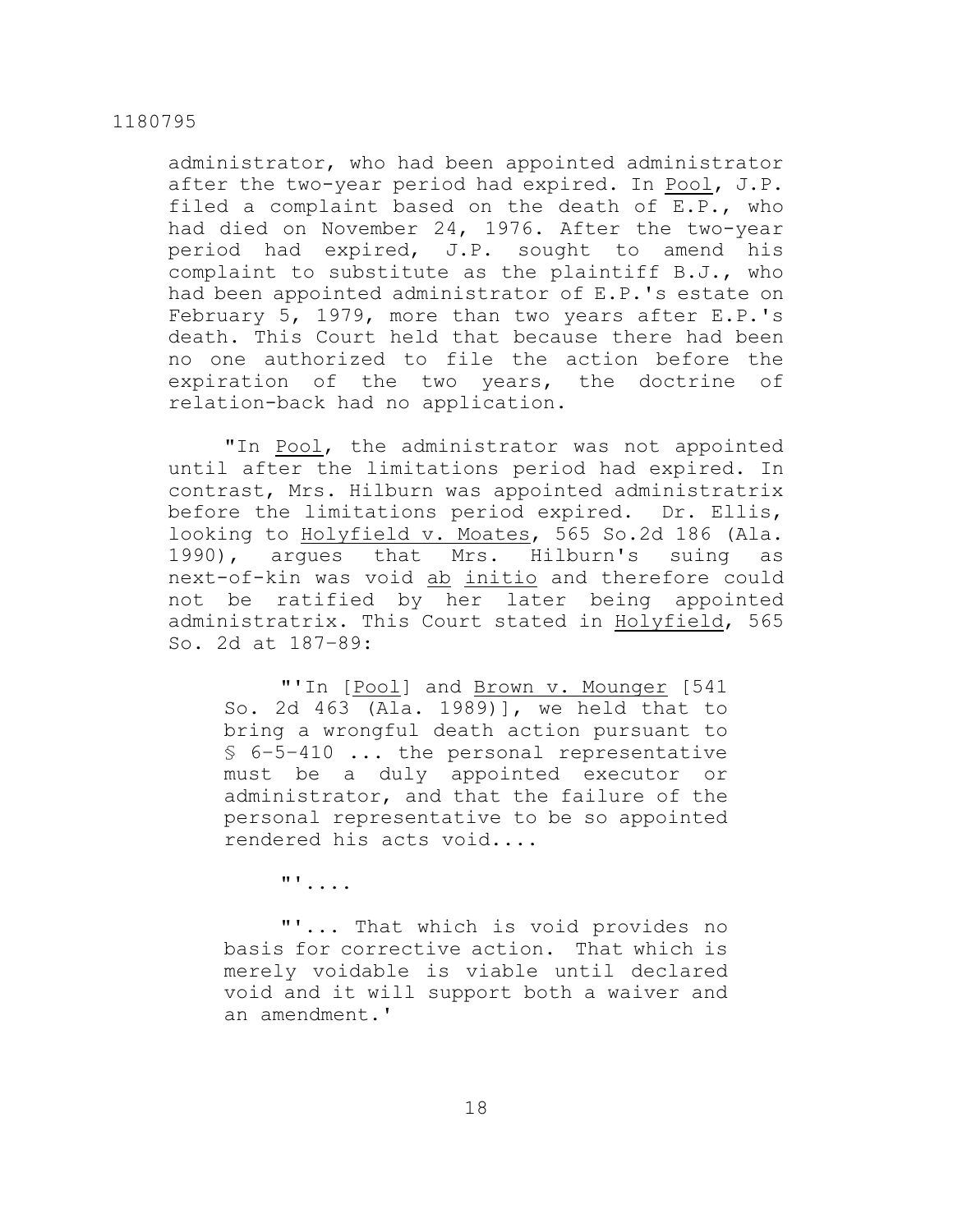"However, Rule 17(a), Ala. R. Civ. P., suggests that so long as capacity exists before the limitations period expires, the wife, after being appointed administratrix within the limitations period, may then, as the real party in interest, ratify the commencement of the action. Thus, with respect to ratification, Rule 17(a) provides:

"'No action shall be dismissed on the ground that it is not prosecuted in the name of the real party in interest until a reasonable time has been allowed after objection for ratification of commencement of the action by, or joinder or substitution of, the real party in interest; and such ratification, joinder, or substitution shall have the same effect as if the action had been commenced in the name of the real party in interest.'

"In Holyfield, supra, this Court distinguished between acts that are voidable and those that are void. It reversed the judgment of the trial court and remanded to allow an amendment, filed after expiration of the limitations period, to substitute the properly appointed personal representative as the real party in interest. The Court held that the amendment related back to the filing of the original complaint because the acts of the prior, improperly appointed personal representative, who as a nonresident of Alabama was disqualified, were not void, but merely voidable. The Court reasoned that the 'holding is mandated by Rule 17(a), Ala. R. Civ. P.' 565 So. 2d at 189. In reaching this conclusion, the Court looked to the reasoning of Hess v. Eddy, 689 F.2d 977 (11th Cir. 1982), and, upon reviewing the Hess court's interpretation of Rule 17, Fed.R.Civ.P., stated the following:

"'"The plain language of the Rule clearly provides that when an action is brought by someone other than the real party in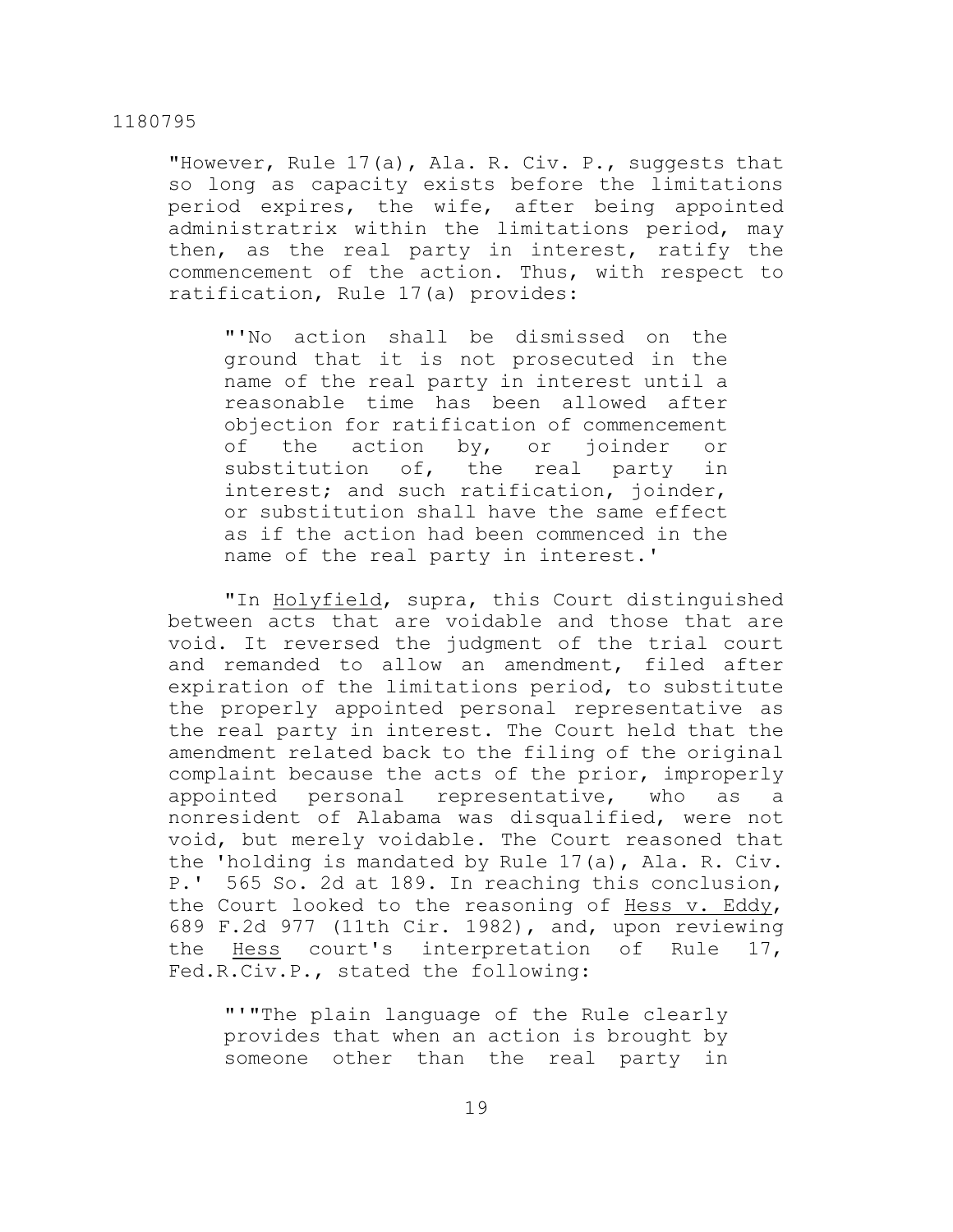interest within the limitations period and the real party in interest joins or ratifies the action after the limitations period has run, the amendment or ratification relates back to the time suit was originally filed and the action need not be dismissed as time barred."'

"Holyfield, 565 So. 2d at 189 (emphasis in original). Earlier in the Holyfield opinion, this Court reviewed its decision in Pool and, relying on the Pool rationale, stated: 'If the two-year period prescribed by the statute has expired before the representative is "duly appointed," the heirs of the decedent are barred from recovery.' Holyfield, 565 So. 2d at 187. Because the two-year period did not expire before Mrs. Hilburn was 'duly appointed' as administratrix, she established her capacity within the limitations period and, thereby, ratified her claim. Holyfield; Rule 17(a). Her amendment, therefore, relates back to the date she filed her complaint.

"The motion to amend in this case is based upon Rule 17(a), not on Rule 15(c). Pool did not discuss ratification pursuant to Rule 17(a), and the holding in that case is based solely upon application of Rule 15(c) (dealing with relation back of amendments). This Court in Holyfield, however, recognized the distinction in its application of Rule 17(a). The rationale of that case supports a finding of a ratification of the filing of Mrs. Hilburn's action by her appointment within the limitations period. Thus, we conclude that her amendment related back pursuant to Rule  $15(c)$ ."<sup>1</sup>

 $1$ In Blue Star Ready Mix v. Cleveland, 473 So. 2d 497 (Ala. 1985), this Court acknowledged that it is unnecessary to apply Rule 15(c) in tandem with Rule 17(a) because the same result of relation back may be reached through Rule 17(a) without resorting to Rule 15(c).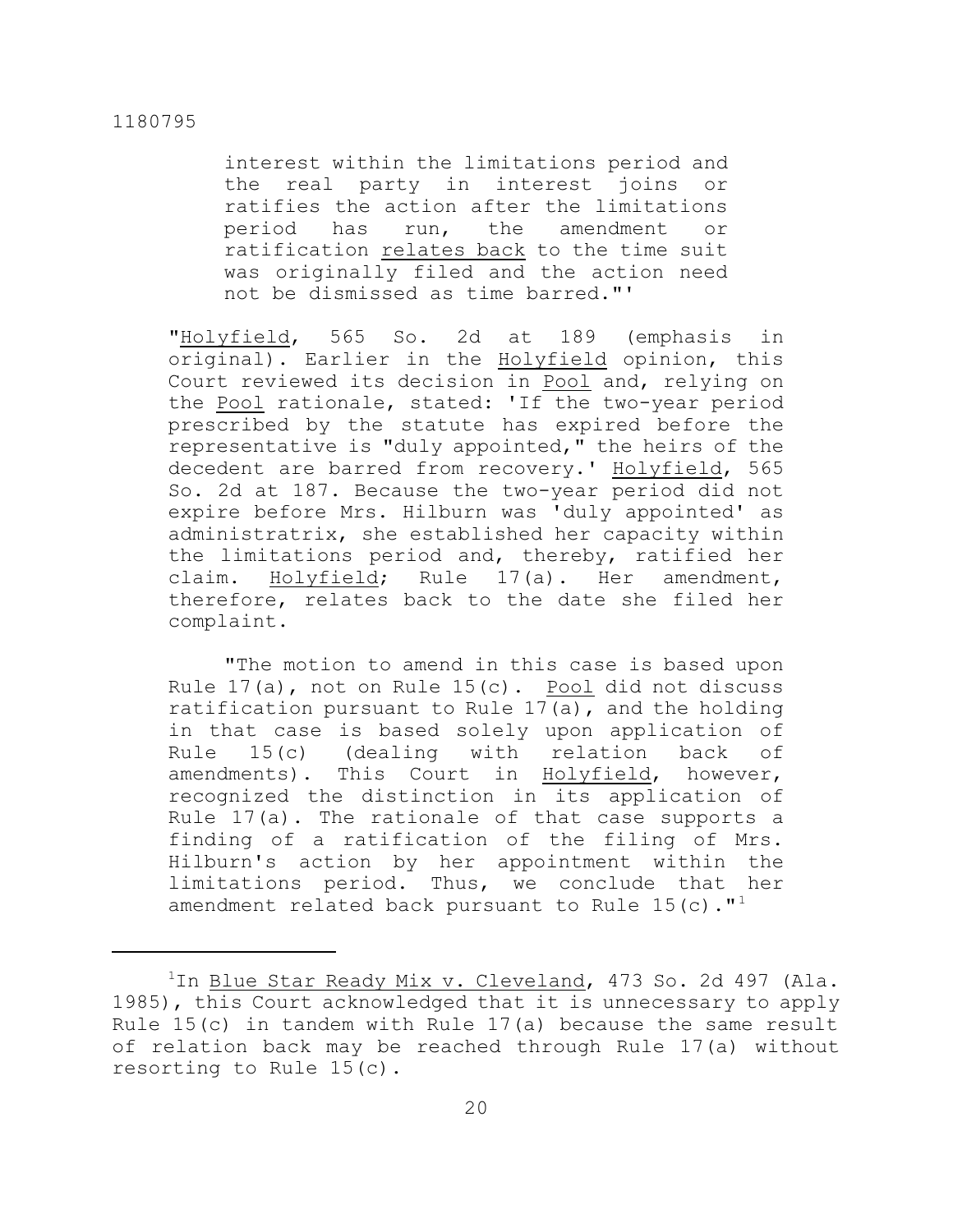Ellis v. Hilburn, 688 So. 2d at 238–39.

We recognize that our recent cases have held that the subsequent appointment of a personal representative did not relate back to the filing of the original complaint. Alvarado v. Kidd, 205 So. 3d 1188, involved a wrongful-death action where the relation-back doctrine did not permit the deceased patient's husband to relate his appointment as personal representative, which occurred after the two-year limitations period had expired, back to his filing of the original complaint.<sup>2</sup> In Northstar Anesthesia of Alabama, LLC v. Noble, 215 So. 3d 1044 (Ala. 2016), the wife was appointed personal representative of her deceased husband's estate. She concluded the estate's affairs and asked to be discharged, and the probate court granted her request. Before the limitations period expired, the wife filed a wrongful-death action against the medical providers who had treated her husband. After the limitations period had expired, she asked to be "reappointed" as representative, which the probate court permitted. The

 $2$ In his dissent in Alvarado, Justice Bryan recognized that, when a wrongful-death action is timely filed and letters of administration are later granted to the plaintiff within the limitations period, the plaintiff may use relation back under Rule 17(a). 205 So. 3d at 1205.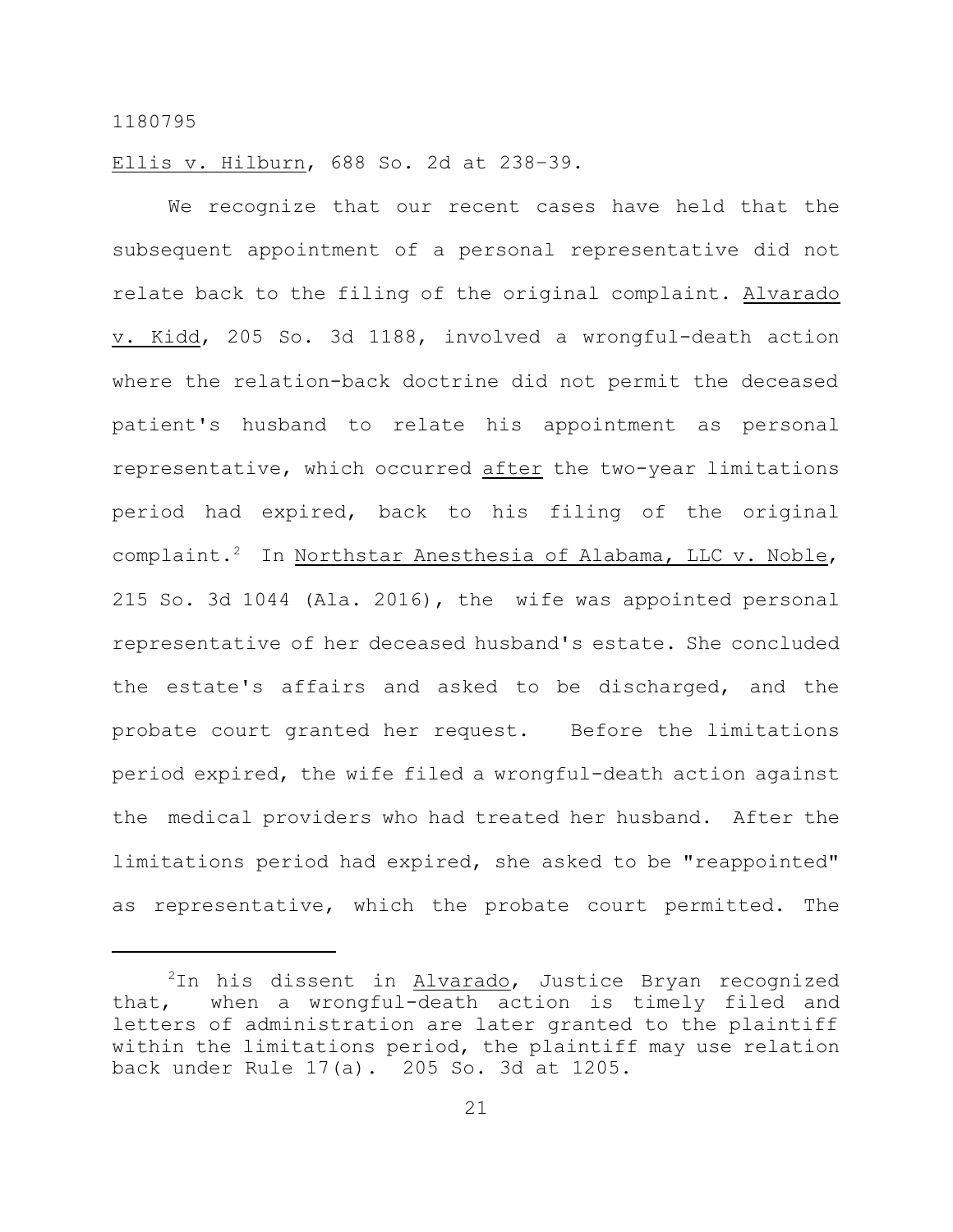defendants filed motions for a summary judgment, which the trial court denied. On the defendants' permissive appeal, this Court reversed the denial, a plurality holding that (1) after being discharged and released from her appointment by the probate court, the representative had no authority to file a later wrongful-death action on behalf of the decedent's heirs and (2) the "reappointment" of the discharged personal representative after the limitations period expired did not relate back to the filing of the original wrongful-death complaint. See also Watson v. University of Alabama Health Servs. Found., P.C., 263 So. 3d 1030 (Ala. 2018)(holding that a legally appointed personal representative who has been discharged no longer has the capacity to bring a wrongfuldeath action).

Both Alvarado and Northstar involved the appointments of personal representatives after the limitations period had expired. The present case is more akin to Ellis, which involved the appointment of a personal representative before the limitations period expired.

Hill Crest argues that Ellis has been implicitly overruled by Ex parte Hubbard Properties, Inc., 205 So. 3d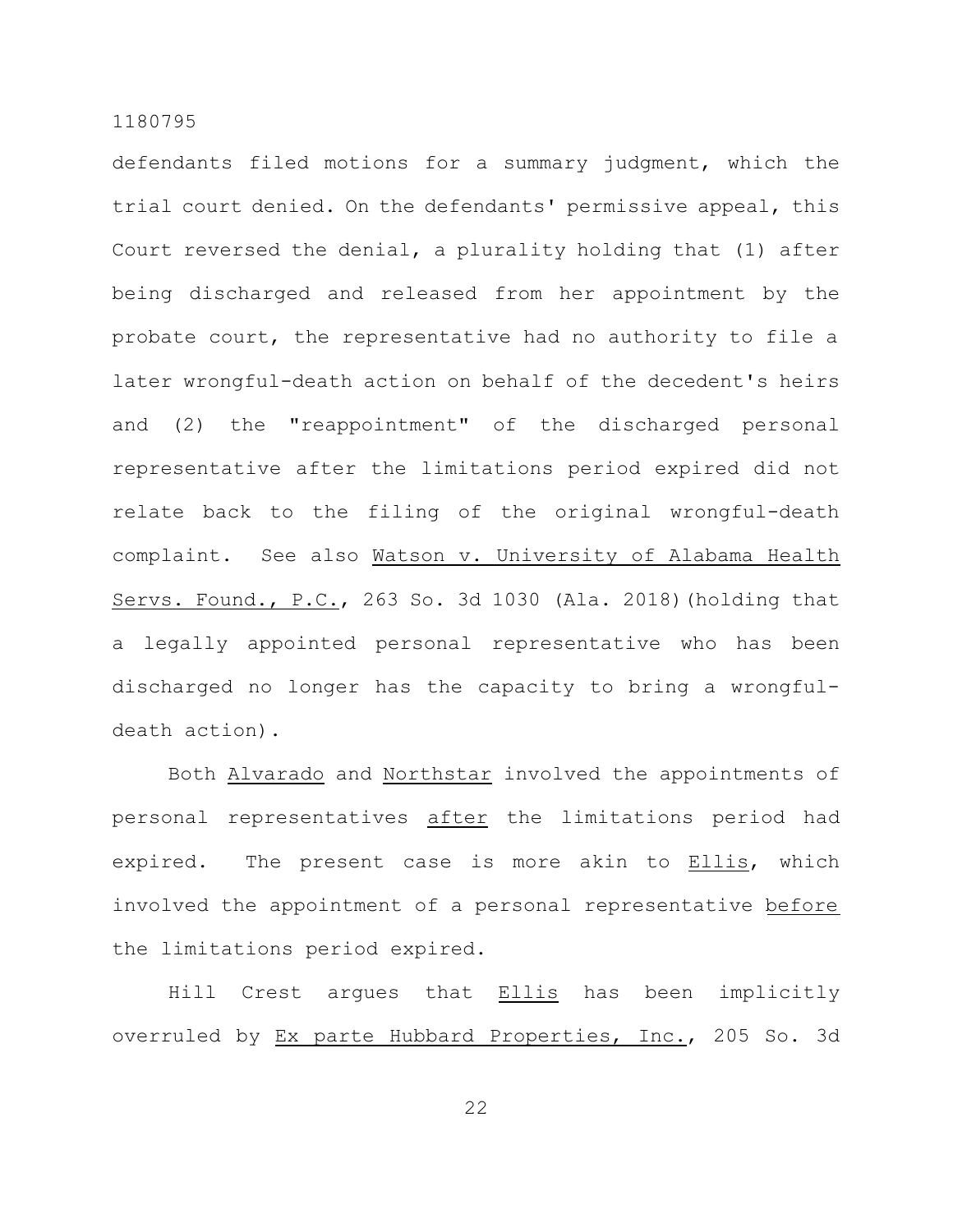1211 (Ala. 2016). In Hubbard Properties, the decedent died in an apartment fire on June 27, 2011. On June 11, 2013, the county administrator was appointed personal representative of the decedent's estate. On June 26, 2013, the decedent's wife filed a wrongful-death action against the owners of the apartment complex as the "attorney-in-fact" for the decedent. On January 23, 2014, the wife filed a motion to substitute the county administrator as the plaintiff, which the trial court granted. The owners of the apartment complex moved for a summary judgment, which the trial court denied. They then petitioned for a writ of mandamus, challenging the trial court's subject-matter jurisdiction. This Court held that the action filed by the wife was a nullity because the county administrator had been appointed personal representative of the decedent's estate 15 days before the wife filed the wrongful-death action. The wife's motion to substitute the county administrator as the plaintiff did not overcome the fatal error, i.e., that a personal representative had already been appointed when the wife filed the wrongful-death action purporting to represent the decedent's estate.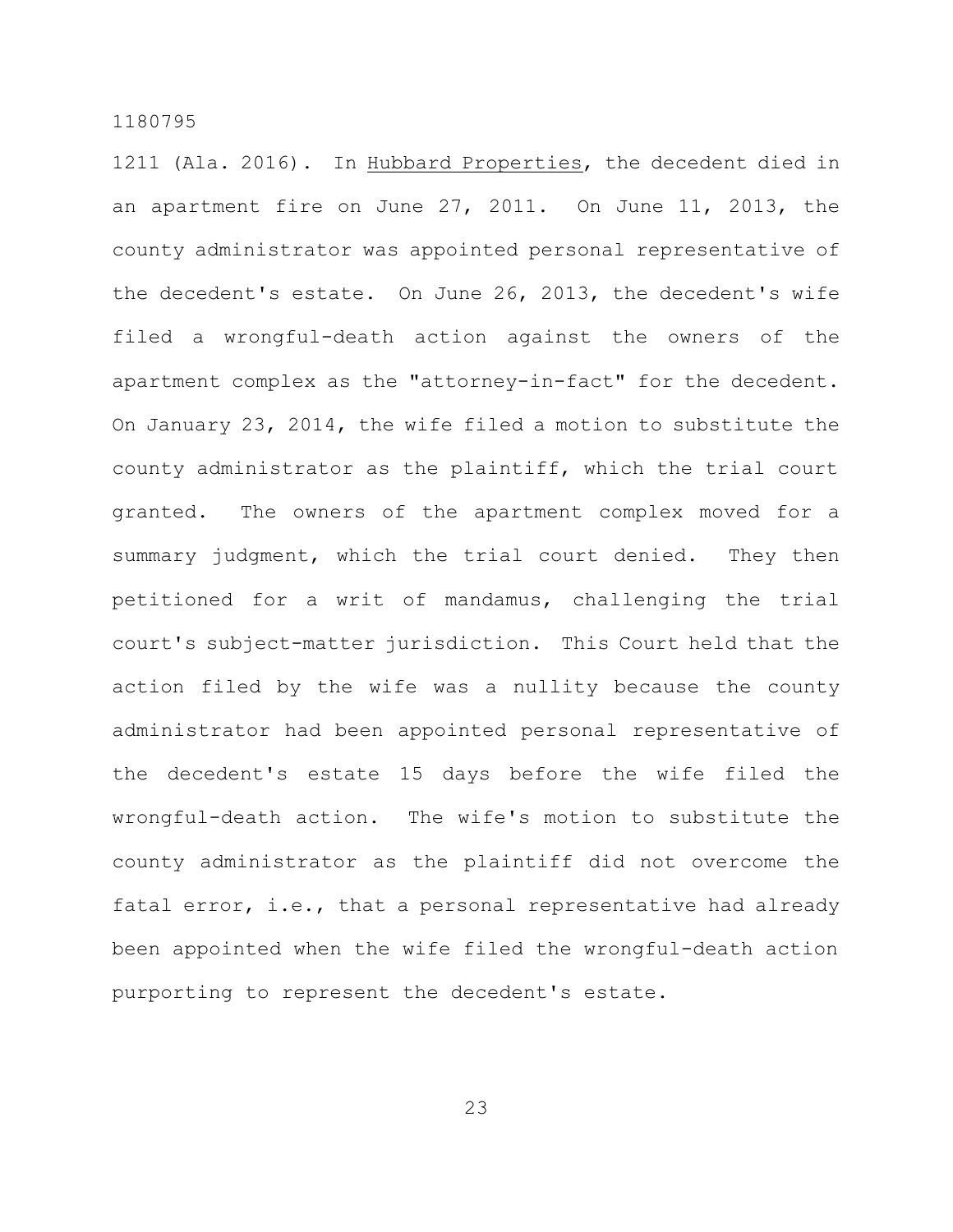Hubbard Properties did not overrule Ellis because in Hubbard Properties there was a personal representative in place when the wife filed the wrongful-death action and her motion to substitute did not "cure" the fact that someone else was representing the decedent's estate, and had the sole power to initiate a proceeding, when the wife filed the wrongfuldeath action. In Ellis, the wife filed the wrongful-death action purporting to represent the decedent's estate and was, in fact, later appointed personal representative of the decedent's estate and substituted as the real party in interest before the limitations period expired. We recognize that the distinction may seem slight, but it is a distinction with a difference. That difference is the person with the legal capacity to file a wrongful-death action had been appointed in Hubbard Properties when the wife filed the wrongful-death action, whereas in Ellis the person who filed suit was subsequently given legal capacity to file suit before the limitations period expired.

Next, Hill Crest argues that the **Ellis** Court erred in relying on the theory of "relation back" in Rule 17(a), Ala.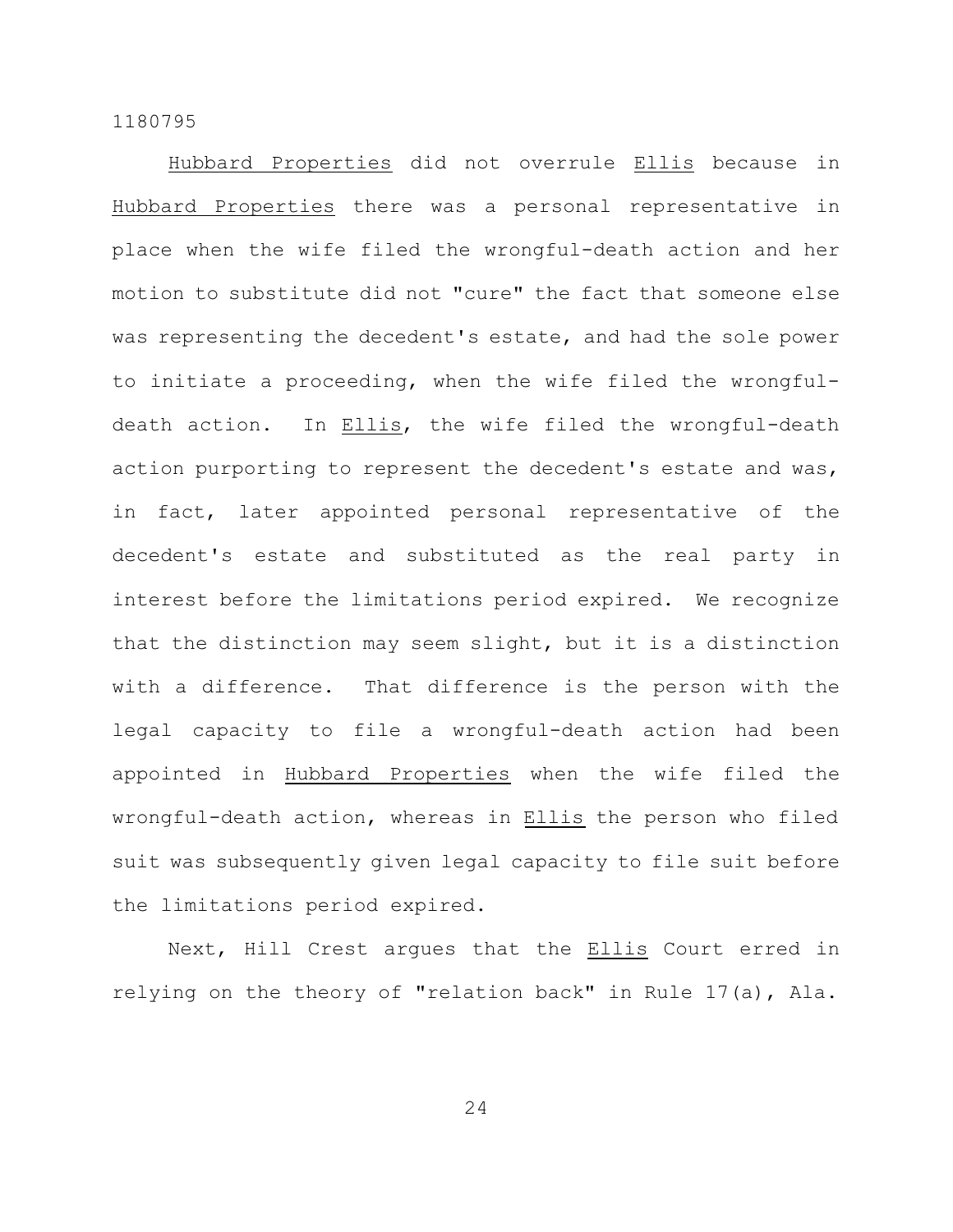R. Civ. P., and by failing to address or apply § 43-2-831, Ala. Code 1975. We disagree. Rule 17(a) provides:

"(a) Real party in interest. Every action shall be prosecuted in the name of the real party in interest. An executor, administrator, guardian, bailee, trustee of an express trust, a party with whom or in whose name a contract has been made for the benefit of another, or a party authorized by statute may sue in that person's own name without joining the party for whose benefit the action is brought. No action shall be dismissed on the ground that it is not prosecuted in the name of the real party in interest until a reasonable time has been allowed after objection for ratification of commencement of the action by, or joinder or substitution of, the real party in interest; and such ratification, joinder, or substitution shall have the same effect as if the action had been commenced in the name of the real party in interest."

Rule 17(a) is a procedural rule allowing for the substitution of the real party in interest, which serves to protect the defendant against a subsequent action by the party actually entitled to relief and ensures that the judgment against the real party in interest will have proper res judicata effect. The second sentence in Rule 17(a), Ala. R. Civ. P., like Rule 17(a), Fed. R. Civ. P., lists persons who are the real party in interest.

"The second sentence of Rule 17(a) specifically enumerates seven persons who are real parties in interest. The purpose of the listing is to provide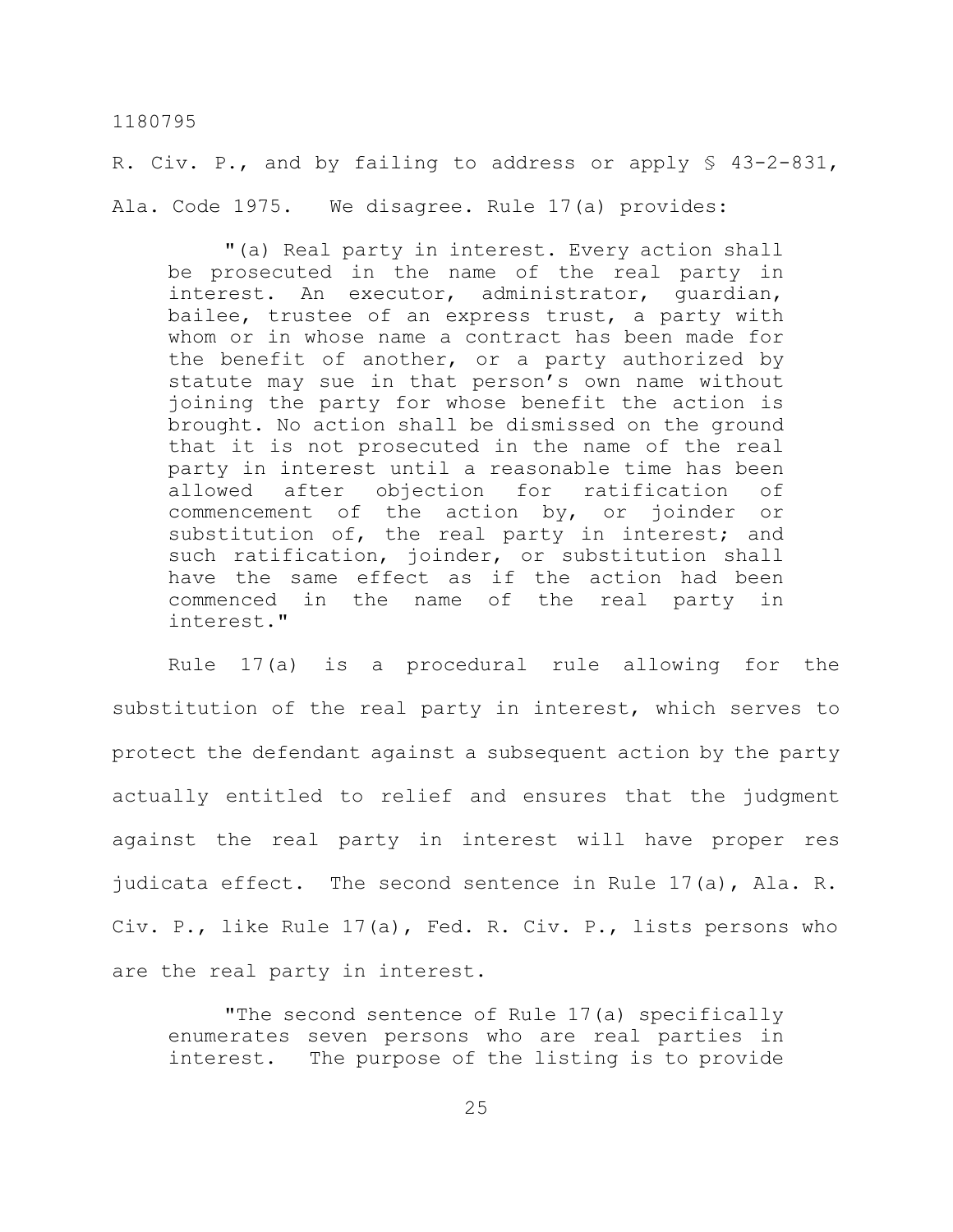guidance in cases in which it might not be clear who the real party in interest is and to emphasize the fact that the real party in interest might not be the person beneficially interested in the potential recovery. Of course, the language assumes that the applicable substantive law gives the persons named in the rule the right to sue. ..."

6A Charles Alan Wright, Arthur R. Miller & Mary Kay Kane, Federal Practice & Procedure § 1543 (3d ed. 2010)(footnote omitted).

We recognize that this Court has held that the relationback provision of § 43-2-831 does not apply to a wrongfuldeath action where the appointment of the decedent's spouse as personal representative of the estate occurred after the limitations period had expired. See Wood v. Wayman, 47 So. 3d

1212. Section 43-2-831 provides:

"The duties and powers of a personal representative commence upon appointment. The powers of a personal representative relate back in time to give acts by the person appointed which are beneficial to the estate occurring prior to appointment the same effect as those occurring thereafter. Prior to appointment, a person named personal representative in a will may carry out written instructions of the decedent relating to the decedent's body, funeral, and burial arrangements. A personal representative may ratify and accept acts on behalf of the estate done by others where the acts would have been proper for a personal representative."

(Emphasis added.)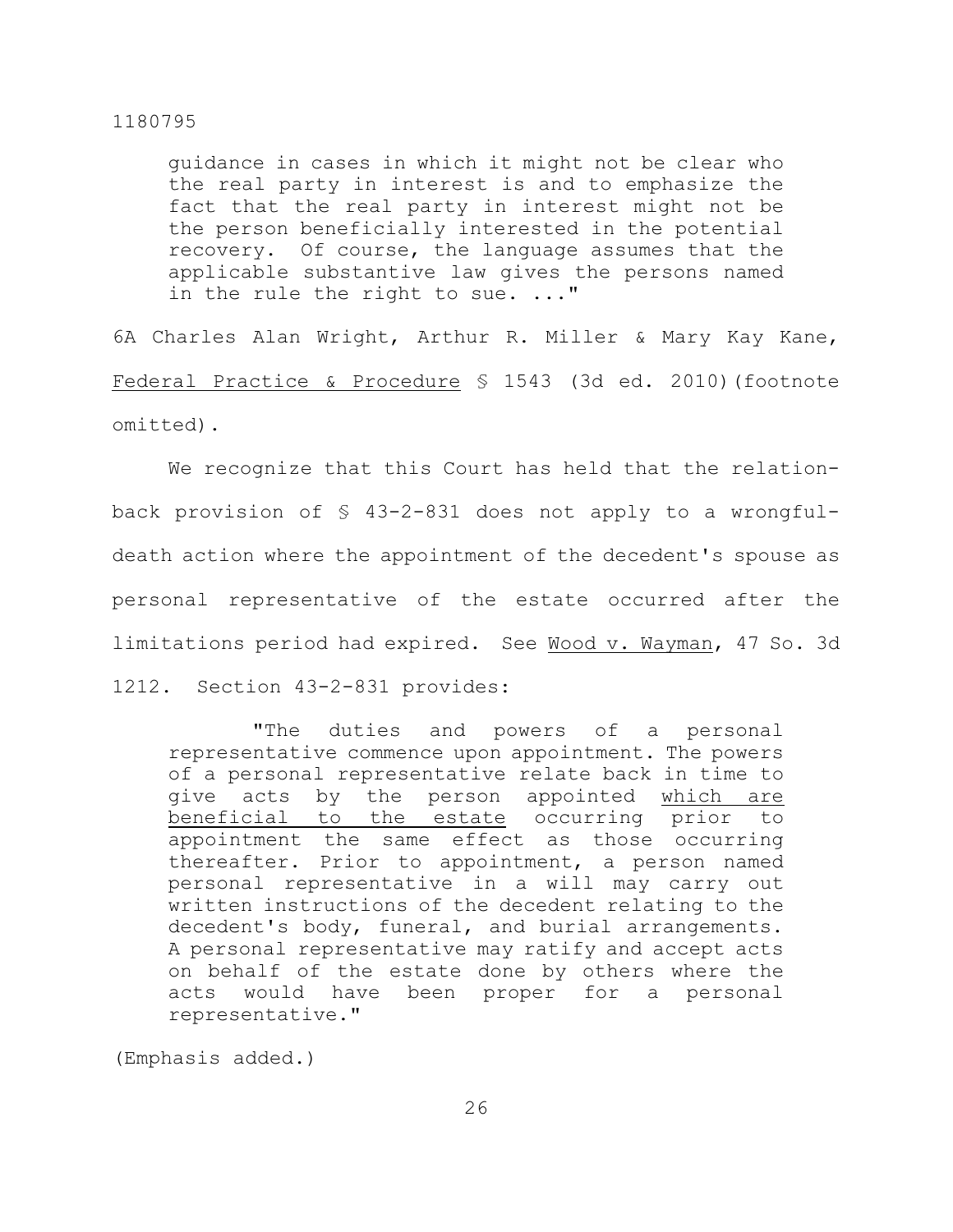The Court in Wood v. Wayman noted that a wrongful-death action is not filed for the benefit of the estate. Instead, the personal representative is the legislature's designee to act as a trustee to maintain the wrongful-death action, collect the damages, and distribute the proceeds pursuant to the statute of descent and distribution. The Wood Court reasoned that the relation-back provision of § 43-2-831 did not permit the widow to relate her appointment as personal representative, which occurred after the limitations period had expired, back to her original complaint because the proceeds from a wrongful-death action would not be "beneficial to the estate."

The **Ellis** Court correctly relied on Rule 17(a) to substitute the personal representative as the real party in interest before the limitations period expired and to allow the substitution to relate back to the filing of the original wrongful-death complaint.<sup>3</sup> There was no need for the Ellis

<sup>&</sup>lt;sup>3</sup>In <u>Rowell v. Walker Baptist Medical Center</u>, 290 F.R.D. 549 (N.D. Ala. 2012), the federal court held that where the county jail detainee's cousin filed a wrongful-death action and was subsequently appointed as personal representative before the limitations period expired and then filed an amended complaint, the amended complaint related back to the original complaint under Rule 17(a), Fed. R. Civ. P., and,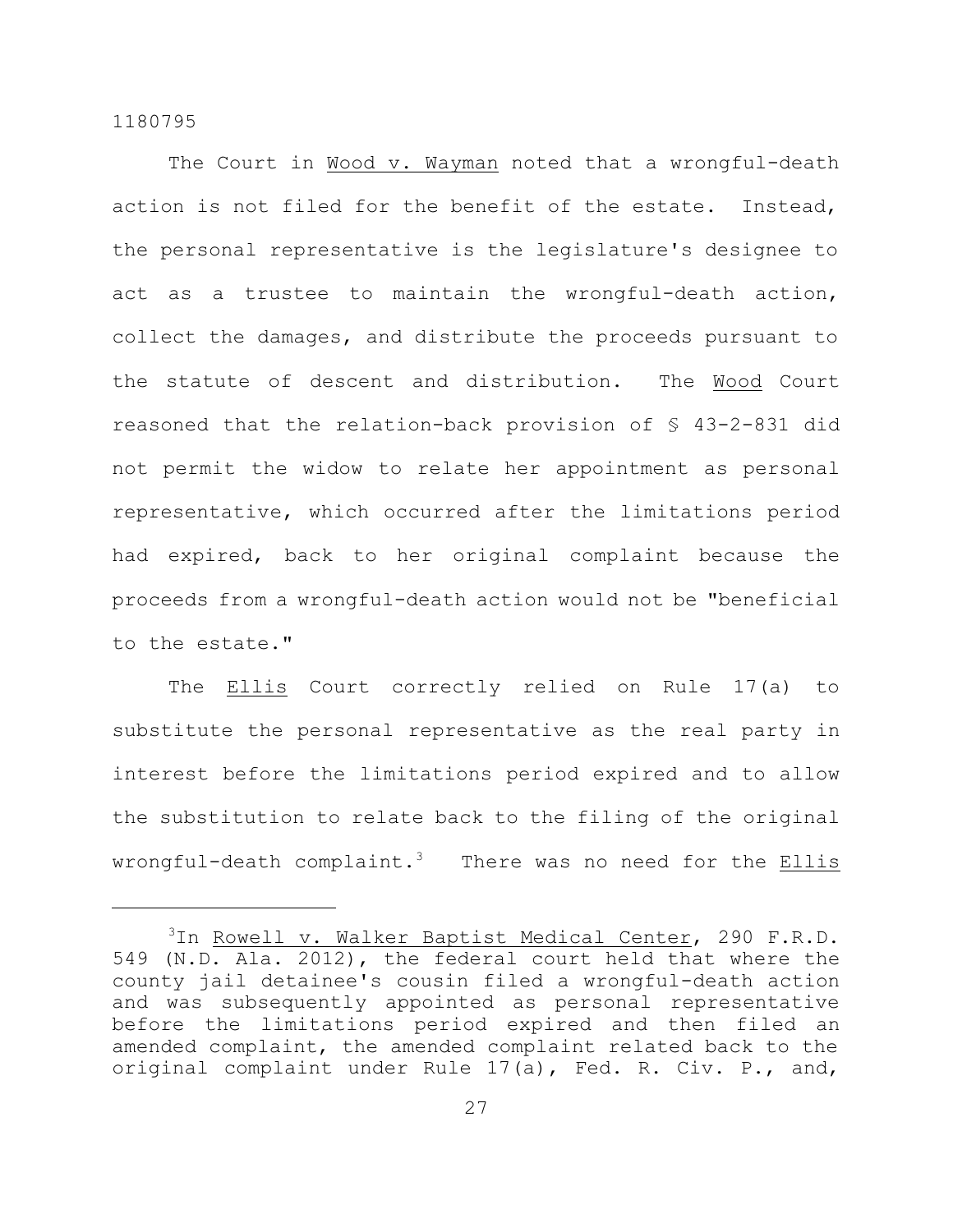Court to address or rely on the relation-back provision of § 43-2-831 because a wrongful-death action does not benefit the estate. Cf. Ex parte Skelton, 275 So. 3d 144 (Ala. 2018)(applying relation back under both § 43-2-831 and Rule 17(a) to the personal representative's subsequent appointment where facilitating the distribution of interest on a testamentary trust to the decedent's estate would benefit the decedent's estate).

# **Conclusion**

We reverse the summary judgment, and we remand the case for proceedings consistent with this opinion.

REVERSED AND REMANDED.

Parker, C.J., and Wise, Sellers, Mendheim, Stewart, and Mitchell, JJ., concur.

Bolin, J., concurs specially.

Bryan, J., concurs in the result.

Shaw, J., dissents.

alternatively, under Rule 17(a), Ala. R. Civ. P.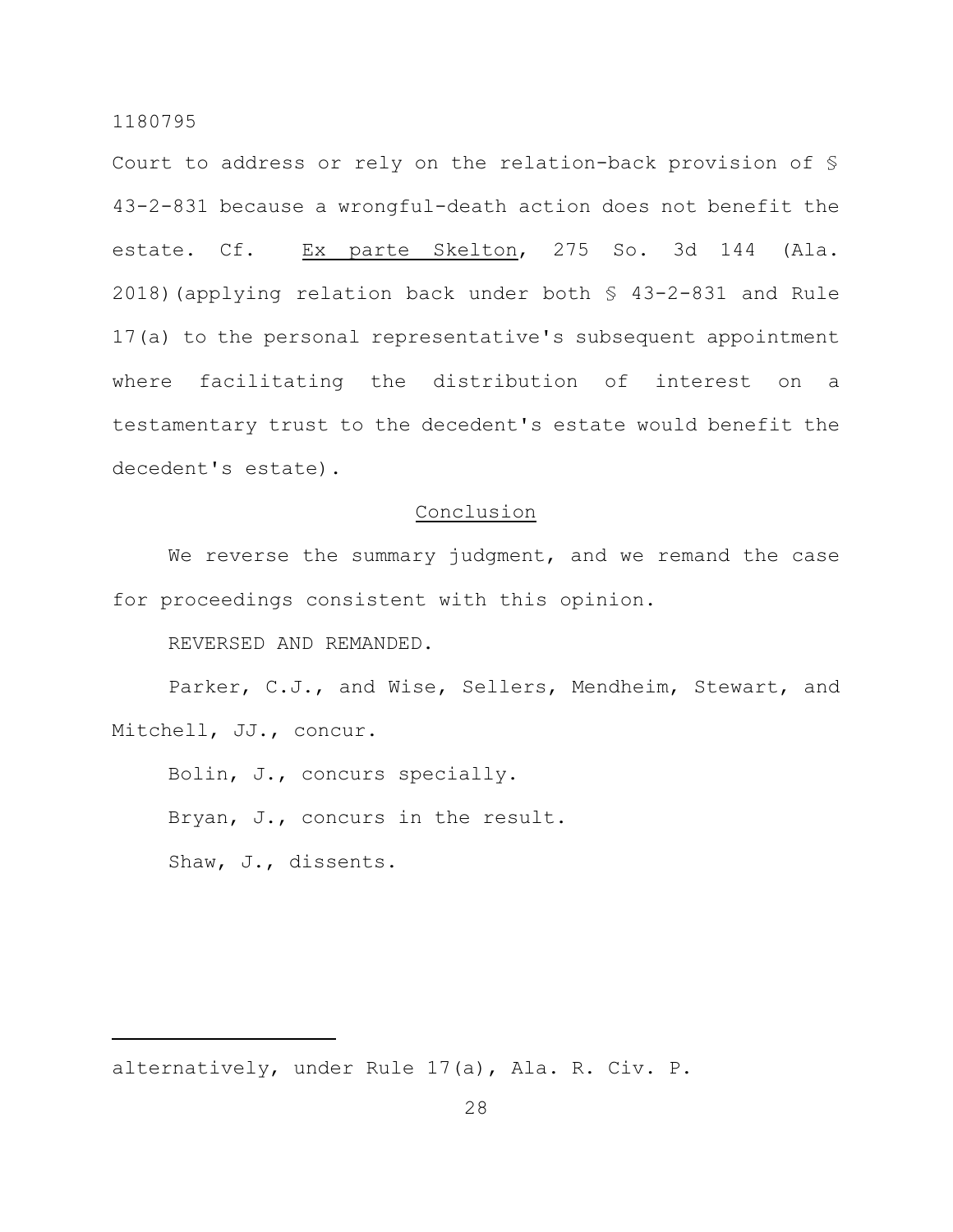BOLIN, Justice (concurring specially).

As a former probate judge, I write specifically to address the continued litigation arising out of this technical area of probate law, i.e., the mixture of wrongful-death actions, personal representatives, and statutes of creation. In an attempt to initially summarize how Alabama probate/civil tort law arrived at its current state, I note the following: There was no cause of action for wrongful death at common law. Section 6-5-410, Ala. Code 1975, is purely statutory, and this Court's role is to enforce the wrongful-death statute strictly as written and intended by the legislature. Golden Gate Nat'l Sr. Care, LLC v. Roser, 94 So. 3d 365, 369 (Ala. 2012)(Bolin, J., concurring specially). The legislature created a remedy for the wrongful death of a human being, the stated purpose being to deter homicide by the imposition of punitive damages; no benefits of this remedy would inure to the benefit of the decedent's estate but, rather, would be prosecuted by a trustee, whom the legislature determined to be the personal representative, for the benefit of the decedent's heirs at law; the statute creating this remedy imposes a two-year limitations period, which is part of the substantive elements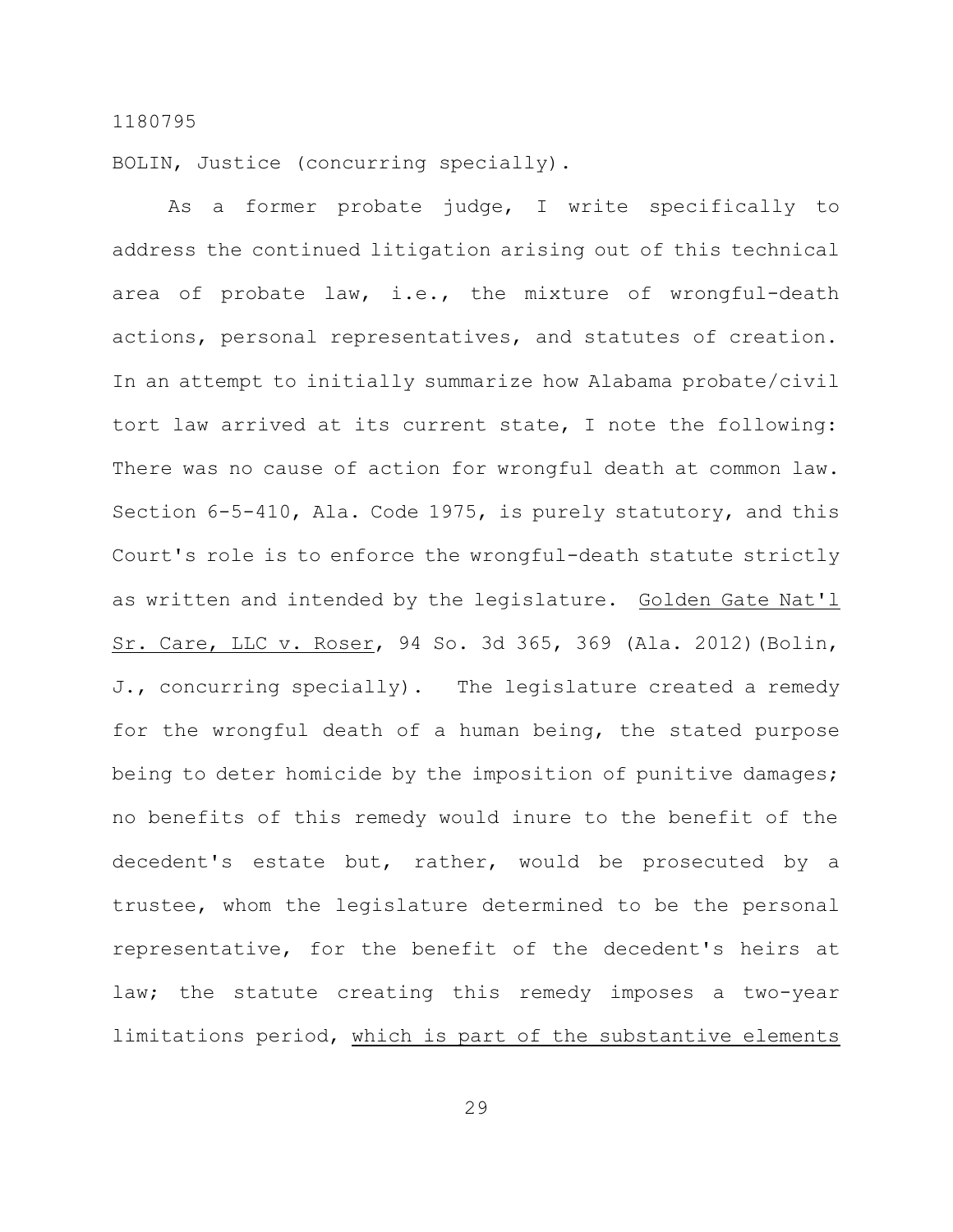of a wrongful-death claim. To pursue a wrongful-death action, there must be, (1) within two years of the decedent's death, (2) a personal representative duly appointed by a probate court, with letters testamentary or letters of administration issued thereupon, and (3) the filing of a civil action alleging wrongful death.

All three critical elements set out above are present in the case at bar. Not embraced in the summary above is the dissimilar fact situation present in Ex parte Hubbard Properties, Inc., 205 So. 3d 1211 (Ala. 2016), as discussed in the main opinion. In Hubbard Properties, a valid personal representative was appointed and letters of administration granted by a probate court within two years of the decedent's death. That personal representative had the sole authority, bestowed by the statute (of creation), to file a timely action based on the alleged wrongful death of the decedent and, for whatever reason, did not do so. However, in the admittedly very limited circumstances of the present case, where the wrongful-death action is filed within the limitations period, and the appointment of the personal representative with the appropriate letters of authority is likewise granted within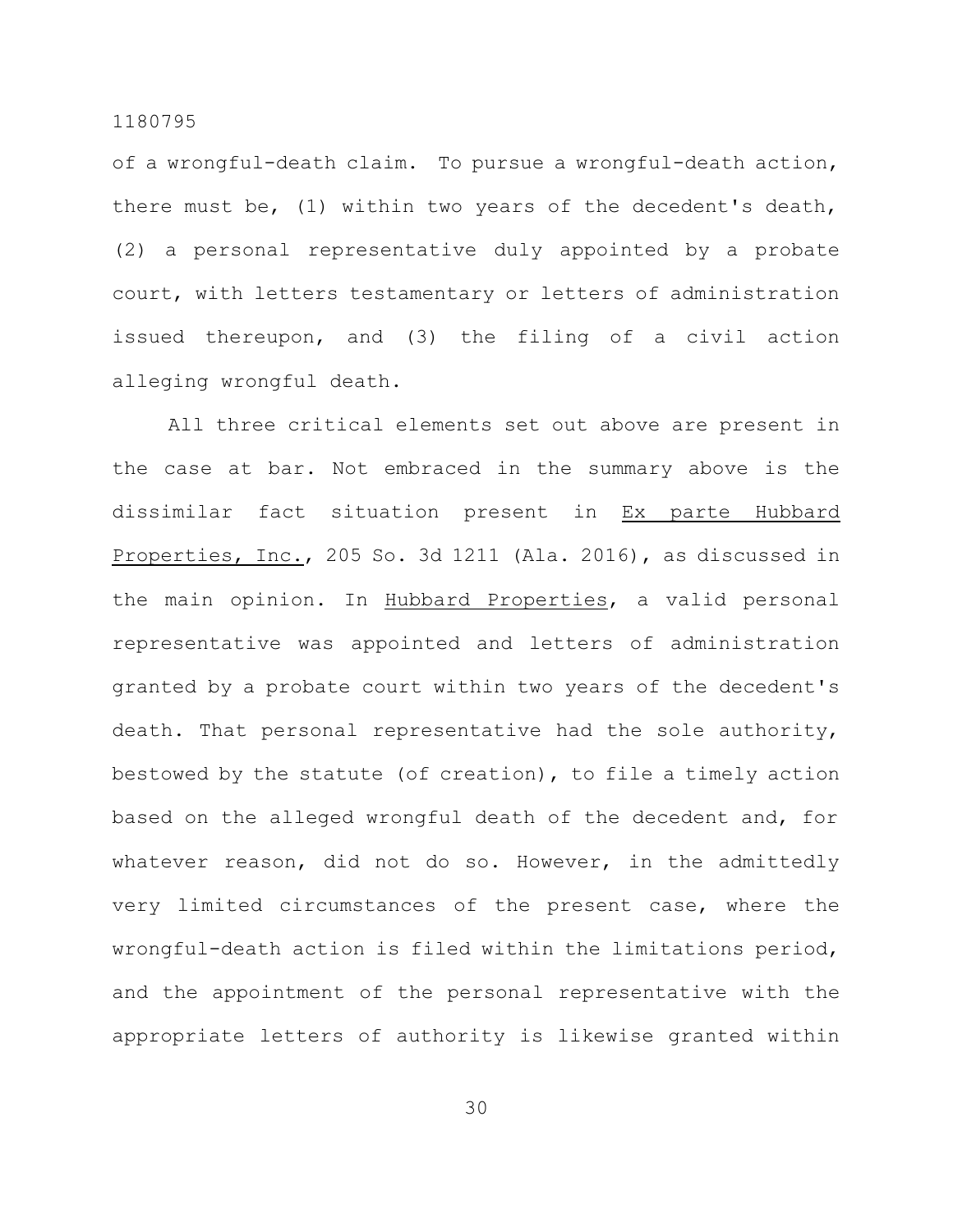the limitations period, there is no usurpation of an existent valid personal representative's sole power and authority to bring the action. It is this critical difference between Hubbard Properties and the instant case that allows the purpose in the relation-back provision of Rule 17(a), Ala. R. Civ. P., to apply. If Rule 17(a) did not apply under these facts, there would be no operative effect for Rule 17(a) with regard to a personal representative in a wrongful-death action.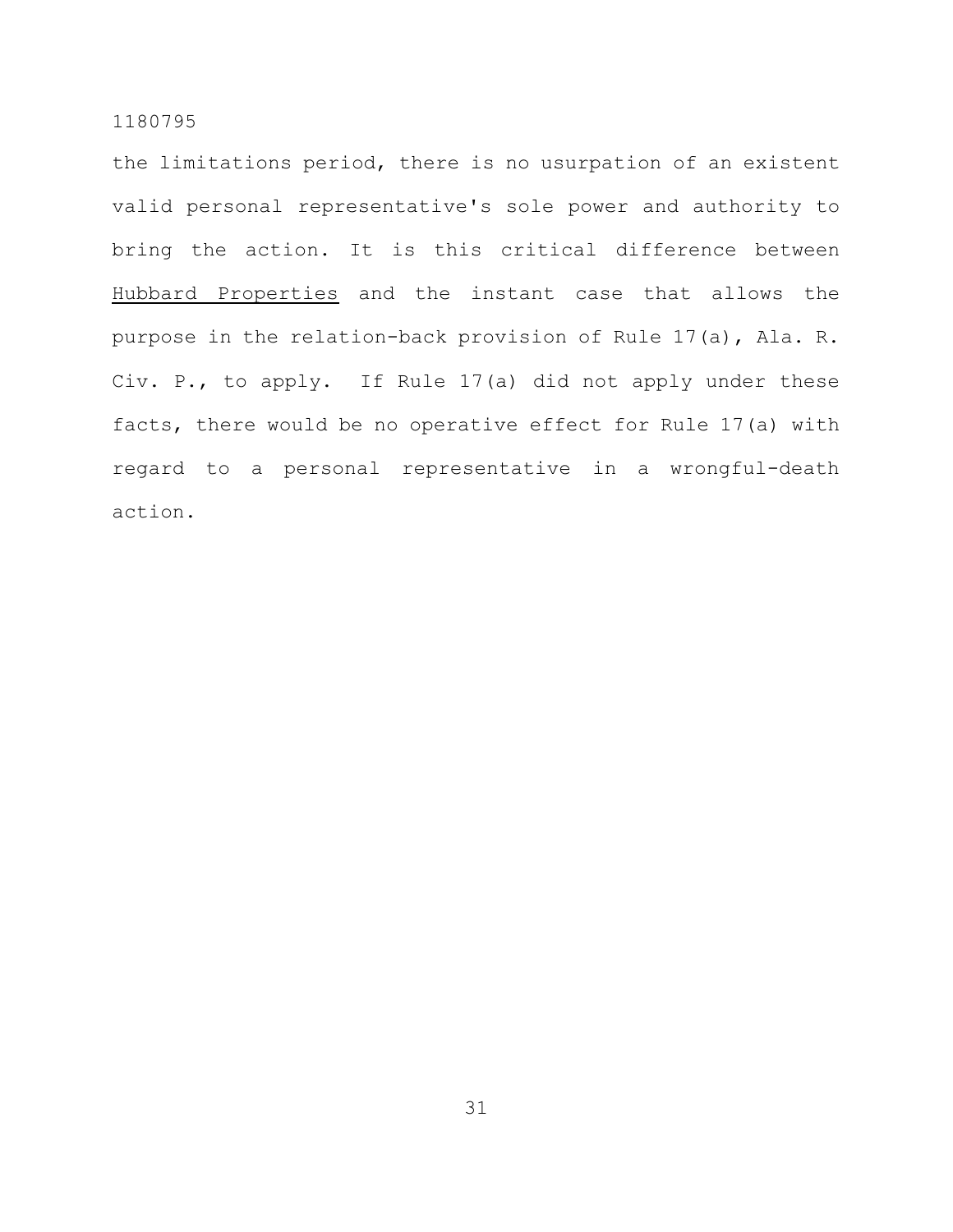SHAW, Justice (dissenting).

Our caselaw holds that the action filed in the instant case is a nullity. Specifically, a wrongful-death action must be filed by the personal representative of the decedent; when a complaint in such a case is filed by one who is not the personal representative, no action is actually commenced and no substitution of parties can occur, regardless of the timeliness of that substitution. Therefore, I must respectfully dissent.

"A personal representative may commence an action ... for the wrongful act, omission, or negligence of any person ... whereby the death of the testator or intestate was caused  $\ldots$ ." Ala. Code 1975, § 6-5-410(a). This Code section requires a wrongful-death action to be filed by a personal representative--and no one else. See, e.g., Downtown Nursing Home, Inc. v. Pool, 375 So. 2d 465, 466 (Ala. 1979) ("Under [§ 6-5-410,] the cause of action is vested in the personal representative who acts as an agent of legislative appointment for the purpose of effectuating public policy. And this right is vested in the personal representative alone ...."). When a person who is not a personal representative files a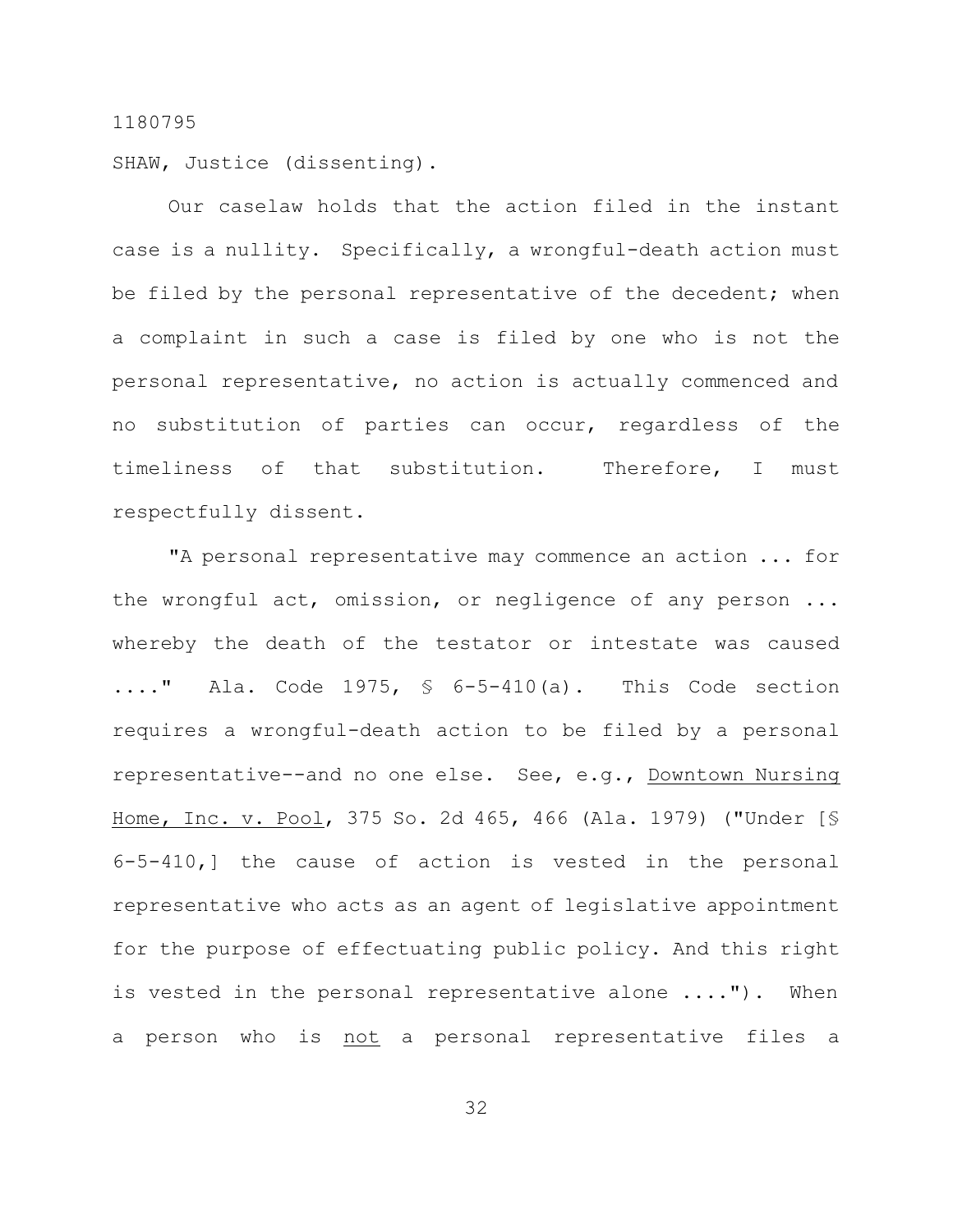wrongful-death action, the result is a nullity. Watson v. University of Alabama Health Servs. Found., P.C., 263 So. 3d 1030, 1034 (Ala. 2018) (holding that a wrongful-death action filed by one after he had been discharged as personal representative was "a nullity"); Ex parte Bio-Medical Applications of Alabama, Inc., 216 So. 3d 420, 425 (Ala. 2016); Northstar Anesthesia of Alabama, LLC v. Noble, 215 So. 3d 1044, 1049 (Ala. 2016) (plurality opinion) (holding that one who was not a personal representative at the time she filed a wrongful-death complaint "was without authority ... to commence the wrongful-death action" and thus that the complaint "was a nullity");  $4$  Ex parte Hubbard Props., Inc., 205 So. 3d 1211, 1213 (Ala. 2016) (same); Waters v. Hipp, 600 So. 2d 981, 982 (Ala. 1992) ("One who sues under [§ 6–5–410] without having been appointed executor or administrator does not qualify under this section as a personal representative,

<sup>&</sup>lt;sup>4</sup>Although only four Justices joined the main opinion in Northstar, my writing concurring in the result in that opinion agrees with this point. See Northstar, 215 So. 3d at 1052 (Shaw, J., concurring in the result) ("The main opinion holds that the wrongful-death action ... is a nullity. I agree ....")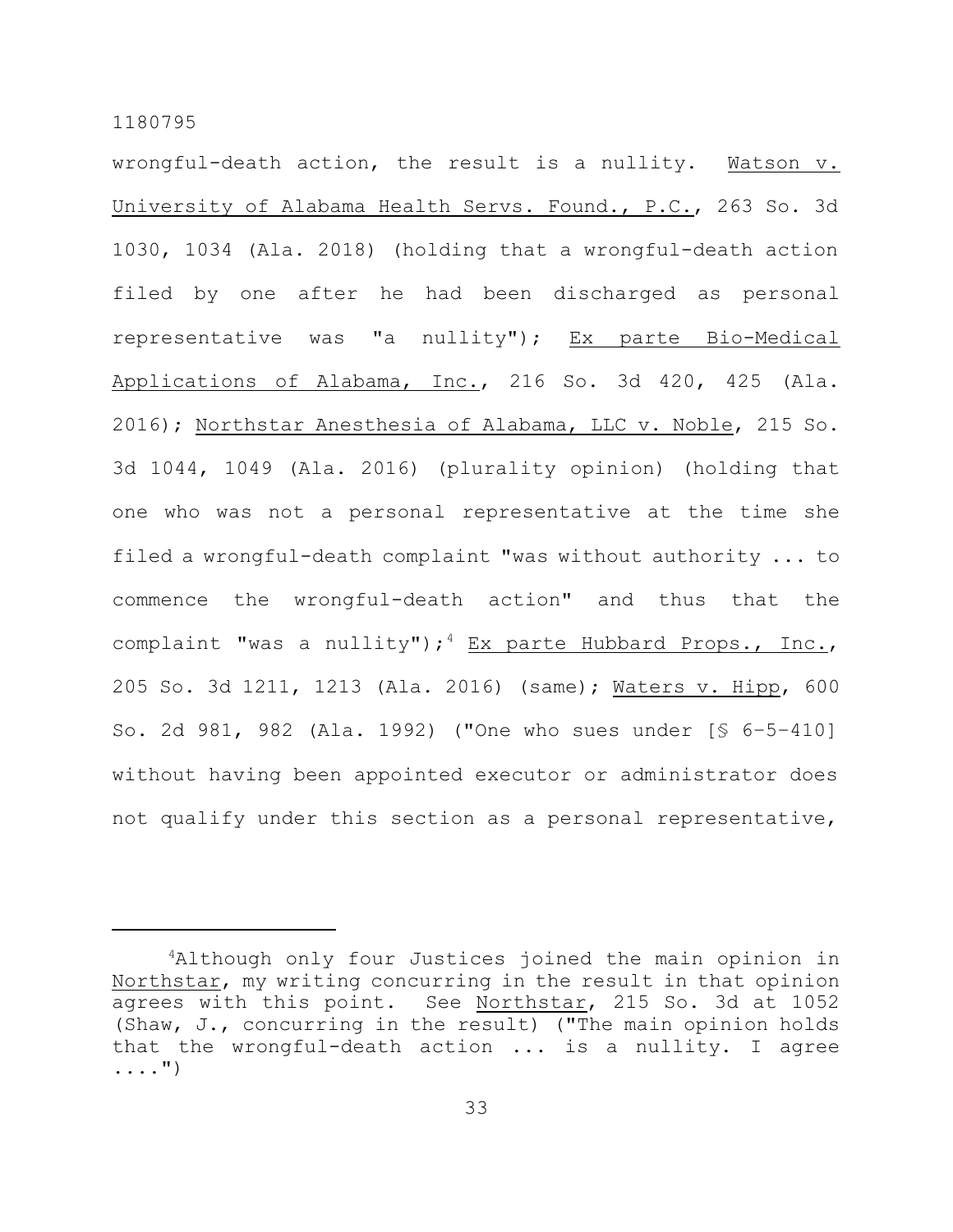and the suit is a nullity."); Downtown Nursing Home, Inc. v. Pool, 375 So. 2d 465, 466 (Ala. 1979) (same).

"A 'nullity' is '[n]othing; no proceeding; an act or proceeding in a cause which the opposite party may treat as though it had not taken place, or which has absolutely no legal force or effect.' Black's Law Dictionary 1067 (6th ed. 1990)." Northstar, 215 So. 3d at 1051. Another definition for a "nullity" is "[s]omething that is legally void ... [t]he fact of being legally void." Black's Law Dictionary 1286 (11th ed. 2019). When a complaint is a nullity, another party cannot be substituted for the party who filed the action. Hubbard Properties, 205 So. 3d at 1213 ("[B]ecause [the plaintiff] did not have the requisite authority to pursue a wrongful-death action on behalf of [the decedent's] heirs, ... the action she filed is a legal nullity and a substitution of [the personal representative] as the plaintiff was not sufficient to overcome that fatal error."). $5$  In Ex parte Bio-Medical, Corey, the son of the decedent, filed a wrongful-

 $5$ Other doctrines, like relation back, also cannot be applied when the underlying action is a nullity. Northstar, 215 So. 3d at 1051; and Alvarado v. Estate of Kidd, 205 So. 3d at 1188 (refusing to apply the relation-back doctrine in a wrongful-death action filed by an improper party).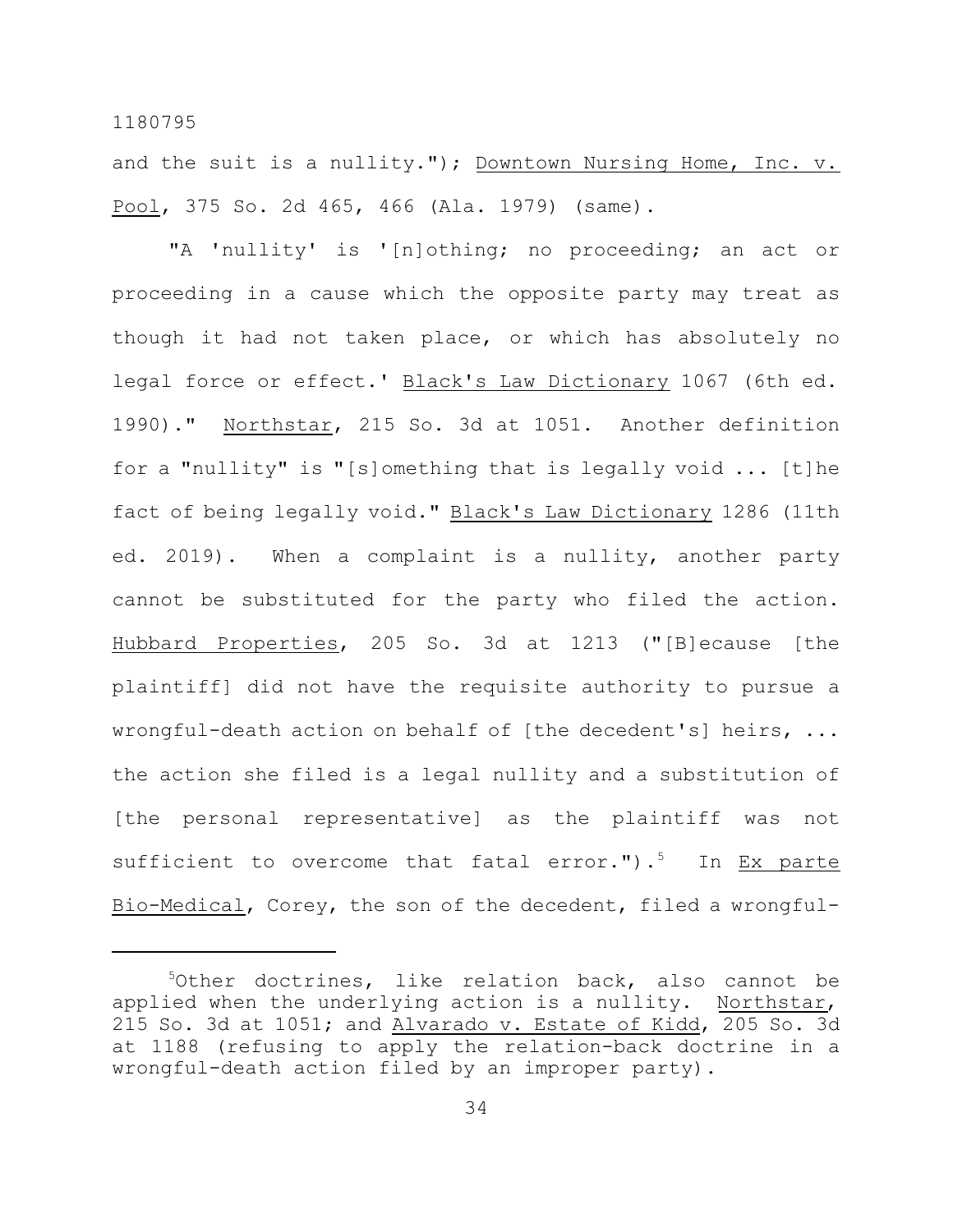death action even though his brother, Darrick, was the properly appointed personal representative. After the action was filed, Corey moved the trial court under Rule 17(a), Ala. R. Civ. P., to substitute Darrick as the plaintiff, which the trial court granted. 216 So. 3d at 421–22. This Court, however, held that the action was a nullity and that such a substitution could not be made: "Because Corey lacked the authority to file the wrongful-death action, that action is a nullity .... Further, because the action is a nullity, Darrick could not be substituted as the plaintiff." 216 So. 3d at 423.

The timeliness of the attempts to substitute the personal representatives for the plaintiffs in Hubbard Properties and Bio-Medical was not a component of the analysis in either case. Issues regarding the timeliness of a wrongful-death action under Ala. Code 1975, § 6-5-410(d), are often found in conjunction with issues regarding whether the proper party filed the action. However, when an action is filed by a party who is not the personal representative, it is a nullity, regardless of timeliness. See Watson, 263 So. 3d at 1034 (holding a timely filed wrongful-death action to be a nullity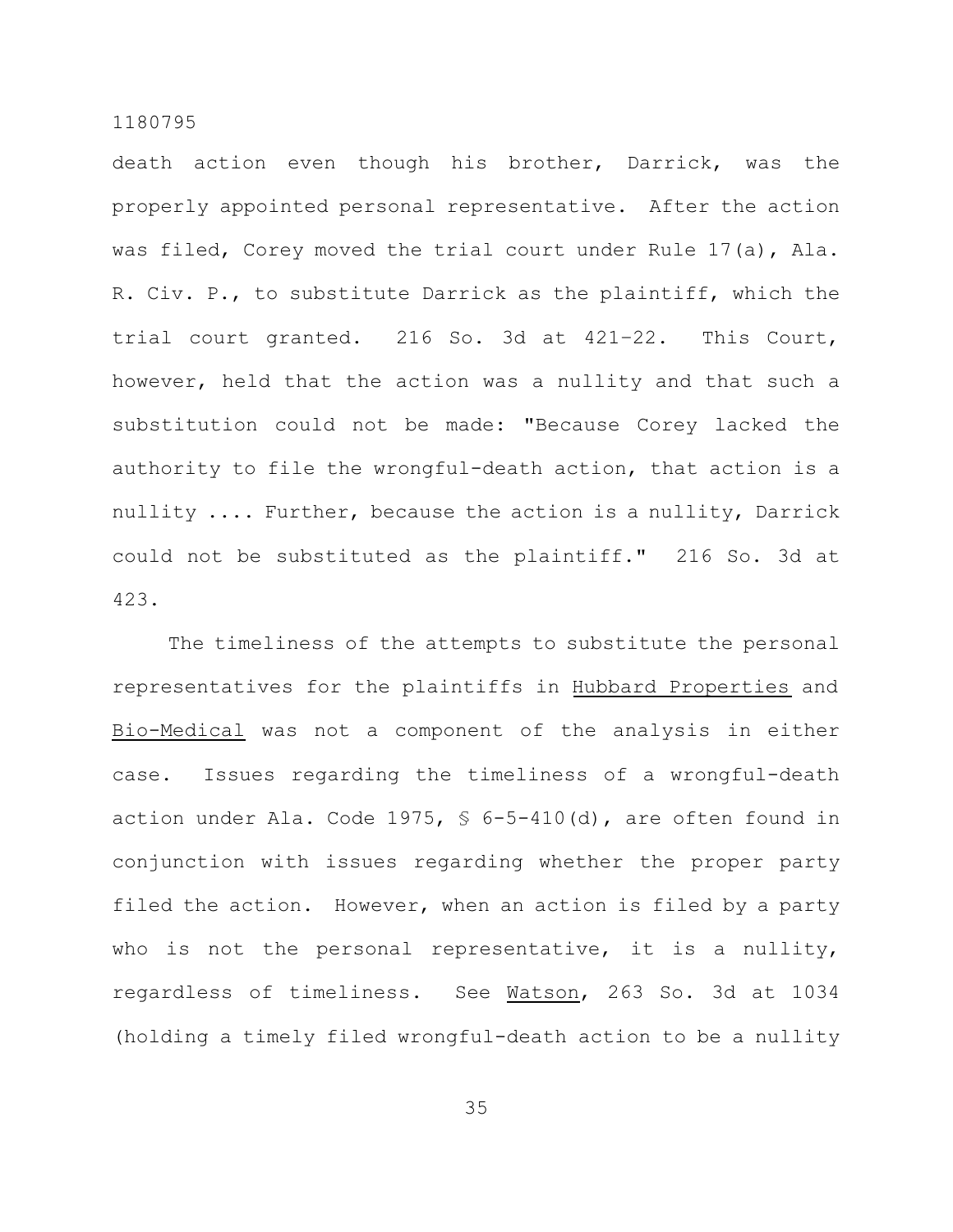because it was filed by one who had been discharged as personal representative), and Waters, supra. Hubbard Properties and Bio-Medical are thus not distinguishable from the instant case on that point.

In Ellis v. Hilburn, 688 So. 2d 236, 239 (Ala. 1997), the wife of the decedent filed a wrongful-death action before being named personal representative of her husband's estate; she was later properly appointed as the personal representative. The defendant claimed that the action was a nullity. Without specifically addressing the fact that the case was a nullity, the Court held that the wife, after being appointed personal representative, established capacity, became the real party in interest, and could ratify her claim under Rule 17(a). 688 So. 2d 239. Ellis, however, does not explain how a nullity can be ratified.

In the instant case, Fannie M. Pollard was not the personal representative of the estate of Ed Young when she filed the complaint in this wrongful-death action. The result is that this action is a nullity. No action commenced; there was no proceeding; and the complaint was a "nothing"--without the legal force or effect to create an action in the trial